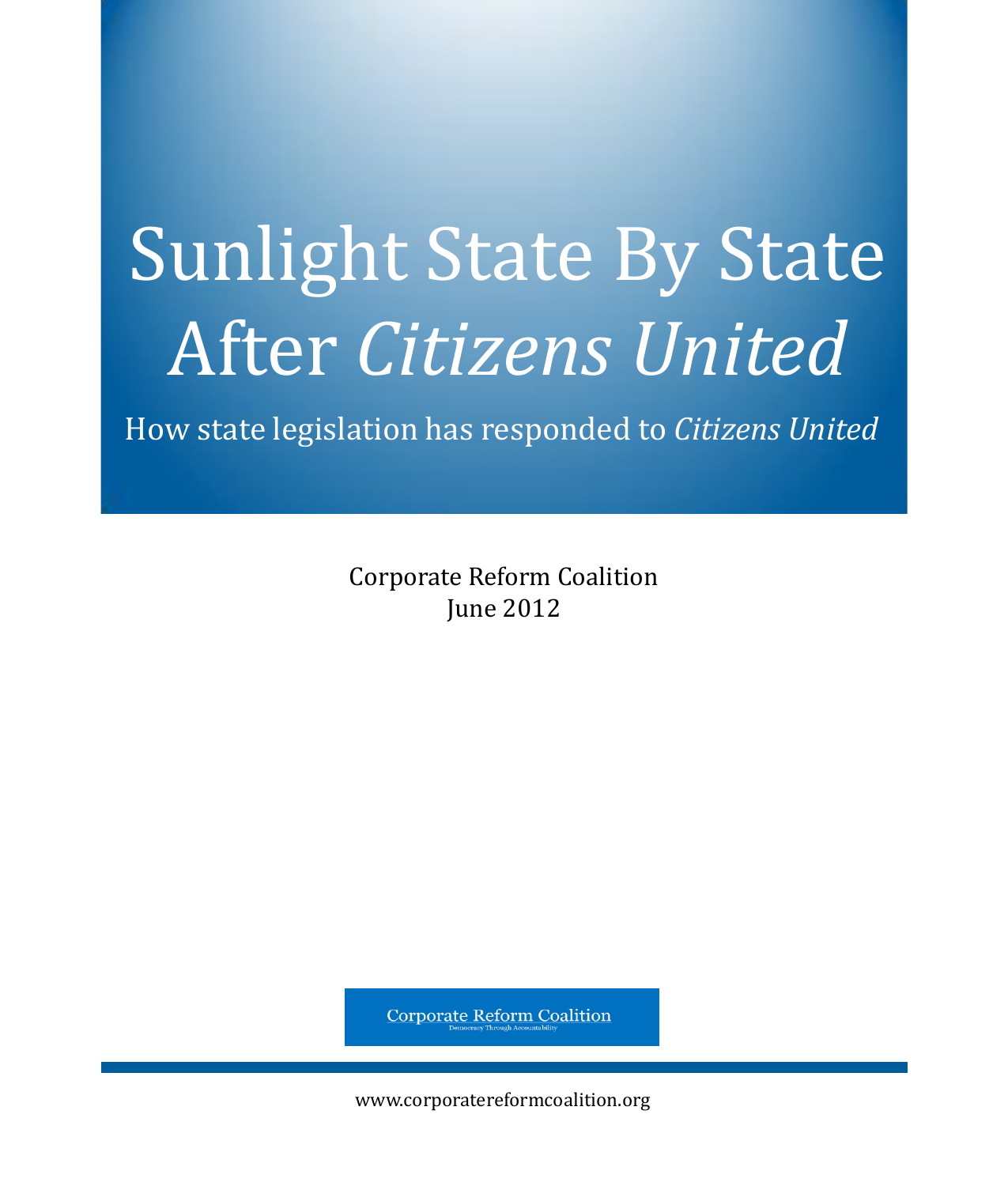#### **About the Author**

Robert M. Stern is former President of the recently closed Center for Governmental Studies, a nonpartisan research organization that was based in Los Angeles. He was the first General Counsel of California's Fair Political Practices Commission. He has drafted Model Campaign Finance Disclosure laws.

#### **About the Corporate Reform Coalition**

The Corporate Reform Coalition is composed of more than 75 organizations and individuals from good governance groups, environmental groups and organized labor, and includes officials and socially responsible investors. The Coalition seeks to promote corporate governance solutions to combat undisclosed money in elections.

**Corporate Reform Coalition** 

www.corporatereformcoalition.org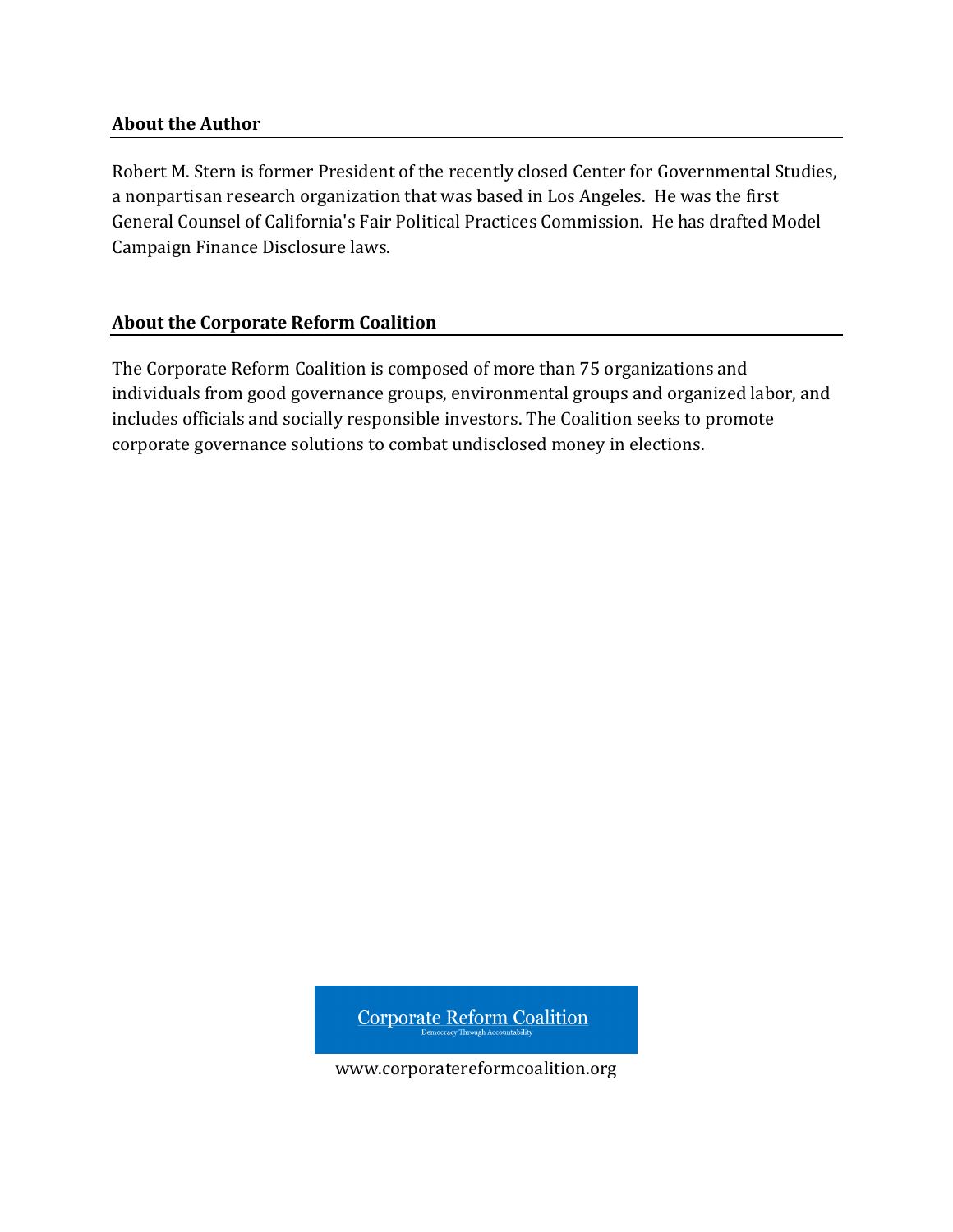## **Contents**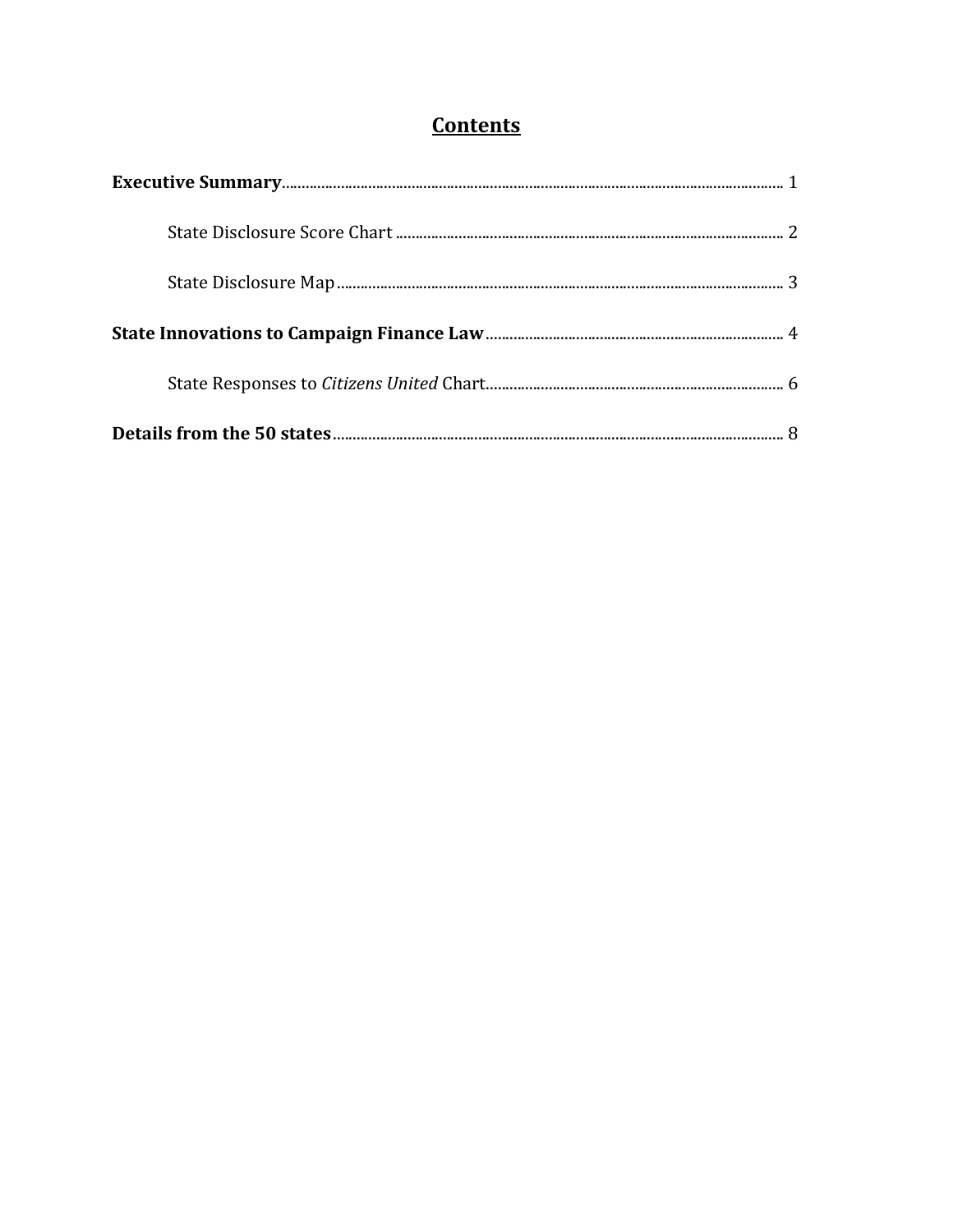## **Sunlight State By State After** *Citizens United*

#### **Executive Summary**

While the *Citizens United* case declared just the federal law on corporate independent expenditures invalid, its holding clearly affected those states that had prohibited independent expenditures by corporations. In all, 22 states had to look at their corporate prohibition laws and decide how to respond to the U.S. Supreme Court decision.

All but one, Montana, either repealed their independent expenditure prohibition laws or issued interpretations that declared the laws unenforceable. Montana claims that its law is still valid, a finding that will be decided by the U.S. Supreme Court. Many states adopted urgency legislation, meaning that the bills went into effect immediately, as opposed to later – January 1 of the next year, for example.

While most all the states repealed their corporate prohibitions on independent expenditures, in some instances, the state legislature was unable to act on legislation. In those circumstances, the attorneys general, the secretaries of state, or the enforcing commission issued rulings that the bans were no longer in effect.

Most states just nullified their bans, but some states, including those that had not prohibited corporate independent expenditures, also passed legislation or regulations that enhanced the disclosure of independent expenditures.

The most creative provisions adopted by the states include those that require the names of the top contributors to be listed in the ad (Alaska, California and North Carolina); require that corporate board members approve the independent spending (Iowa); require that shareholders be informed of corporate political spending directly (Maryland); and mandate that the chief executive officer appear in the ad (Connecticut).

The coalition has graded each state on the extent to which it requires disclosure of corporate political expenditures for such things as broadcast ads. For each state, we graded four areas:

- 1. Disclosure of independent spending [40% of the grade];
- 2. Disclosure of late independent spending (expenditures made shortly before the election that need to be disclosed immediately) [10% of the grade];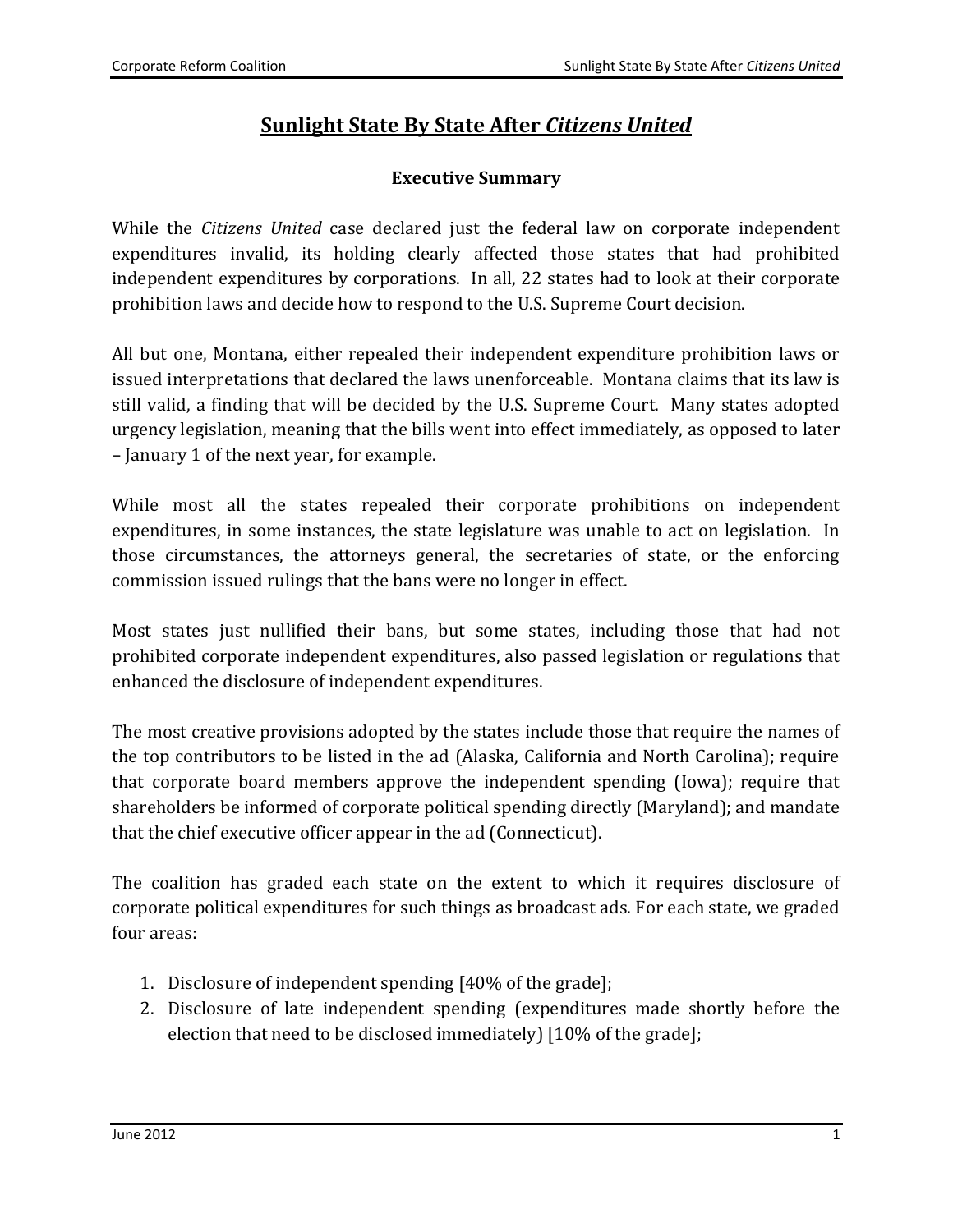- 3. Electioneering communications (spending naming a candidate but not specifically urging the election or defeat of the candidate; the so-called "magic words" test) [20% of the grade];
- 4. Information appearing on the ads themselves, such as disclaimers that the candidates had not paid for the ads, and the name of the ad's sponsor and other information identifying who paid for the ad [30% of the grade].

Attempts were made to contact each state administrator to ensure that the statute and rules were as stated in the codes. Nearly every state responded. There were 17 As, 11 Bs, eight Cs, one D and 13 Fs.

| <b>Alaska</b>         | 100 | Pennsylvania          | 80               |
|-----------------------|-----|-----------------------|------------------|
| California            | 100 | <b>Texas</b>          | 80               |
| Colorado              | 100 | <b>Virginia</b>       | 80               |
| Hawaii                | 100 | <b>Arizona</b>        | 70               |
| <b>Idaho</b>          | 100 | Iowa                  | 70               |
| Illinois              | 100 | <b>Kansas</b>         | 70               |
| <b>Massachusetts</b>  | 100 | <b>Kentucky</b>       | 70               |
| <b>North Carolina</b> | 100 | Michigan              | 70               |
| <b>South Dakota</b>   | 100 | Montana               | 70               |
| <b>Vermont</b>        | 100 | <b>Nevada</b>         | 70               |
| <b>Washington</b>     | 100 | Utah                  | 70               |
| <b>West Virginia</b>  | 100 | <b>Missouri</b>       | 65               |
| <b>Wisconsin</b>      | 100 | Georgia               | 50               |
| Florida               | 90  | Louisiana             | 50               |
| Maine                 | 90  | <b>Arkansas</b>       | 40               |
| Maryland              | 90  | <b>Mississippi</b>    | 40               |
| <b>Rhode Island</b>   | 90  | <b>New Mexico</b>     | 40               |
| <b>Alabama</b>        | 85  | Ohio                  | 40               |
| <b>Oklahoma</b>       | 85  | Oregon                | 40               |
| Connecticut           | 80  | <b>Tennessee</b>      | 40               |
| <b>Delaware</b>       | 80  | Indiana               | 30               |
| Minnesota             | 80  | <b>South Carolina</b> | 30               |
| <b>Nebraska</b>       | 80  | <b>Wyoming</b>        | 30               |
| <b>New Hampshire</b>  | 80  | <b>New York</b>       | 10               |
| <b>New Jersey</b>     | 80  | <b>North Dakota</b>   | $\boldsymbol{0}$ |

### **State Disclosure Scores**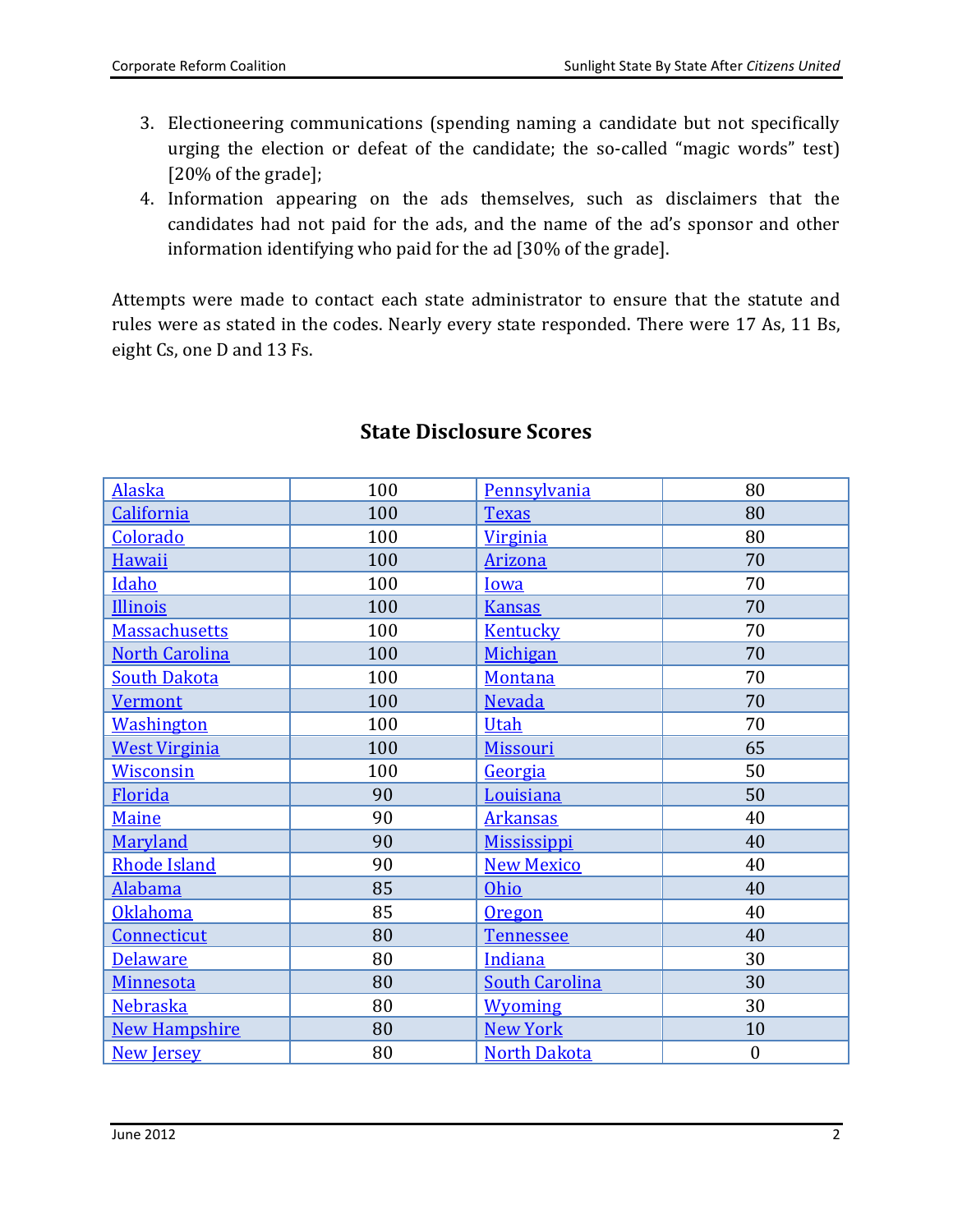

# **State Disclosure Map**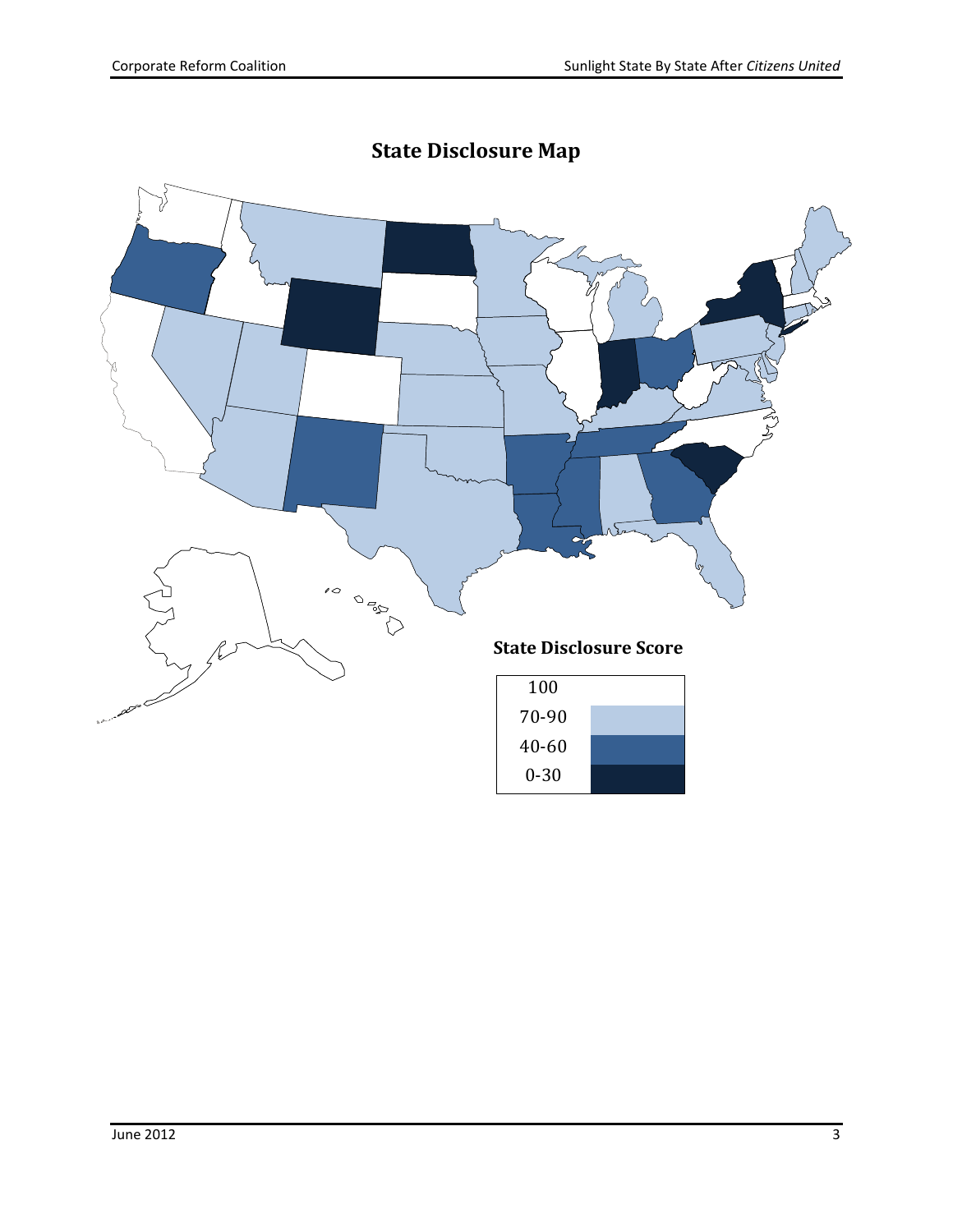## **Innovations**

**Alaska** now requires that the independent expenditure group list its top three donors in the ad by name and address. In addition, the ad cannot make a defamatory statement about a candidate.

**California**, which did not ban corporate independent expenditures, also has some unique provisions. It requires ads paid for by independent expenditures to indicate the two highest contributors to the group paying for them if any contributor has given at least \$50,000 or more.

Any mass mailing of 200 pieces of more must prominently include the name and address of the entity responsible for the mailer if made by a committee (which also includes a corporation or individual who has made expenditures of \$10,000 or more in a year.) It used to require all mailers be sent to the Fair Political Practices Commission, but that provision was repealed.

**Colorado** requires that an independent expenditure not only list the entity paying for it on the ad, but also a natural person (who can be contacted), if the entity is not an individual.

**Connecticut** requires at the end of the ad, there must appear at least a four-second message from the chief executive of the entity saying "I am responsible for this ad," with proper identification of the person.

**Iowa** passed a law in 2010 that requires corporations to get the board of directors to approve any independent expenditures. This provision has been challenged and upheld by a federal district judge; the decision is on appeal.

**Maryland** requires disclosure of independent expenditures and electioneering communications to shareholders and members either on its website or, if it has no website, in a mailing to the shareholders.

**Massachusetts** requires that an ad paid for by a corporation or other group shall include a statement by the person in charge of the group (the chief executive of the corporation): his or her name, office, name of the corporation or group and the fact that the corporation or group paid for the ad. Statements on television have to show the person unobscured and with a full screen.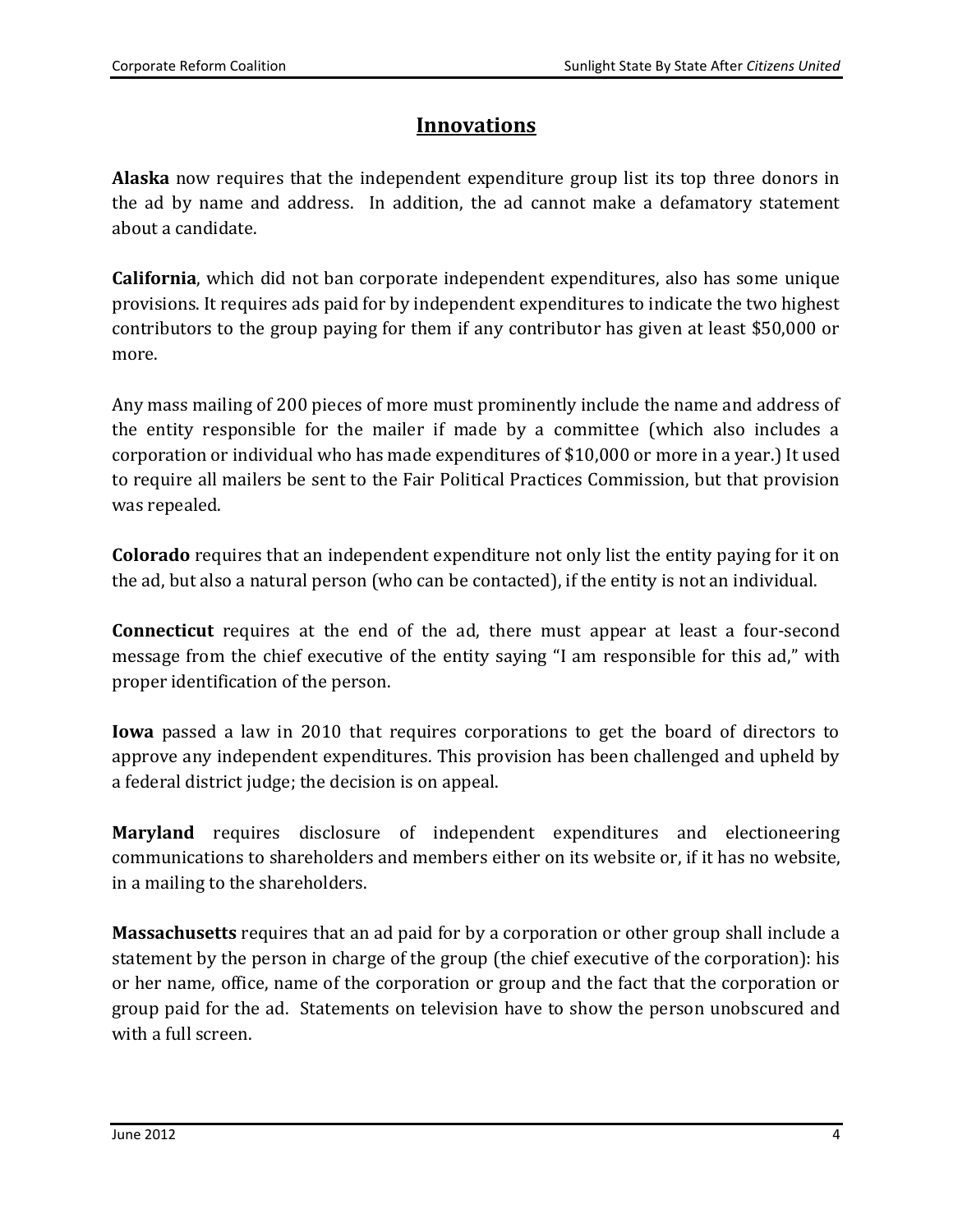**Montana** says that if the material is printed and refers to a candidate's voting record, the person financing the communication must be identified and sign a statement saying that the information is true to the best of the person's knowledge.

**New York** requires that copies of ads be sent to the state after the election.

**North Carolina** requires printed ads to list the top five donors to the entity within the past six months.

**Ohio's** Secretary of State issued a ruling in 2010 that requires a disclaimer in the ad and identification of an officer or CEO of the corporation, with his or her name, address and website information also included (except for a radio ad, which does not require the address of the corporation.) The ruling was approved by a legislative committee, but the disclosure provisions are no longer being enforced by the current Secretary of State.

**South Dakota** requires the disclosure report to include anyone who owns or controls more than 10% of the entity if there are 20 or fewer people in charge of the organization.

**Vermont** requires that copies of late independent expenditures be sent to the candidates affected.

Note: the definition of independent expenditures is very consistent throughout the states: an expenditure that is not coordinated with the candidate or candidate's campaign committee and one that is not reportable as a contribution by the campaign.

However, the definition of "electioneering communications" varies dramatically. In some cases, it means any expenditure mentioning a candidate within a period of time before the election. In other cases, it has a definition that comes very close to be an independent expenditure.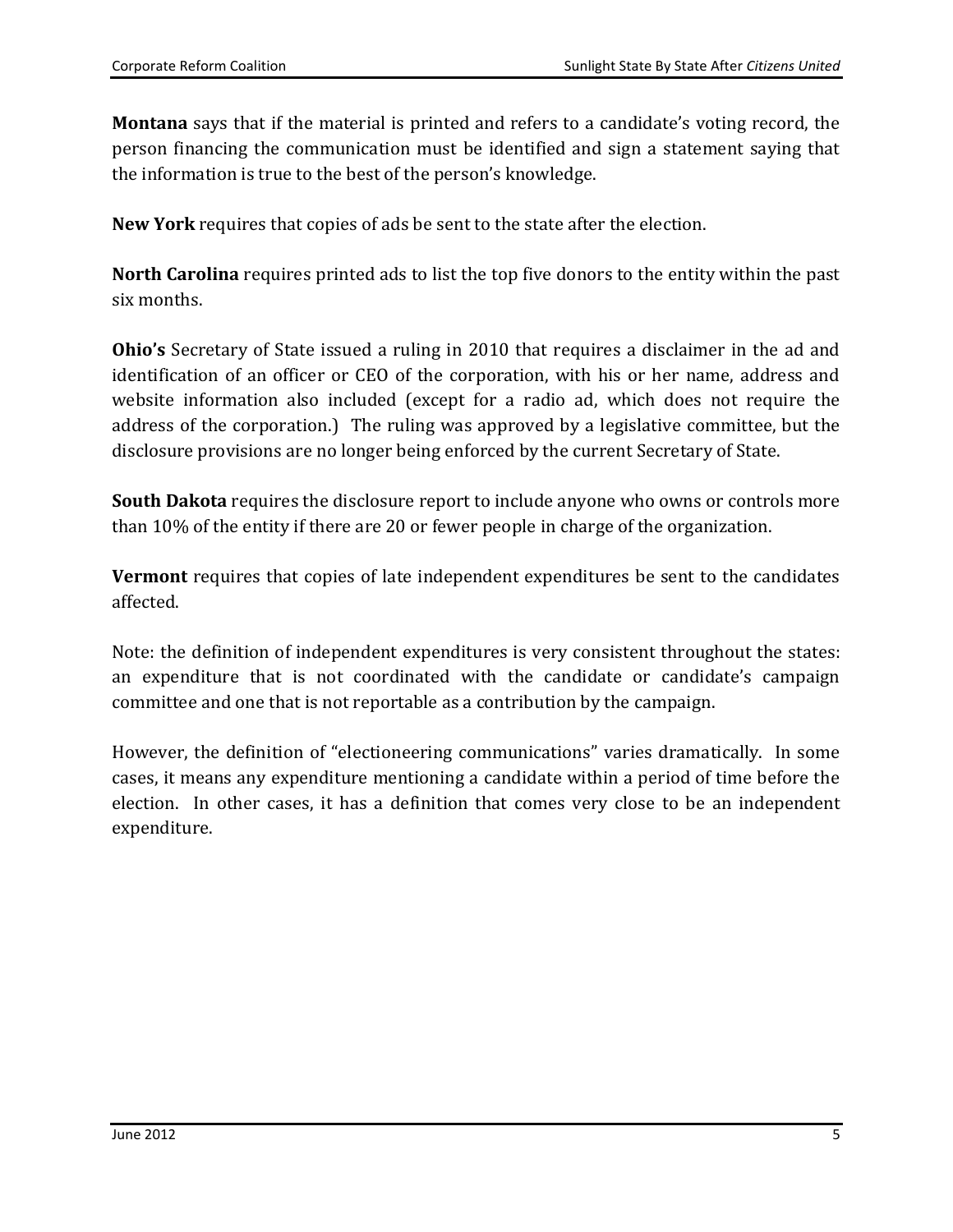| <b>State</b>          | Changed Law*<br><b>Post Citizens United</b> | <b>Changed</b><br><b>Expenditure Law</b> | <b>Changed Disclosure</b><br>Law |
|-----------------------|---------------------------------------------|------------------------------------------|----------------------------------|
| <b>Alabama</b>        |                                             |                                          |                                  |
| <b>Alaska</b>         | $\sqrt{}$                                   | ٧                                        | ٧                                |
| <b>Arizona</b>        | $\sqrt{}$                                   |                                          | $\sqrt{}$                        |
| <b>Arkansas</b>       |                                             |                                          |                                  |
| <b>California</b>     |                                             |                                          |                                  |
| <b>Colorado</b>       | $\sqrt{}$                                   | $\sqrt{}$                                | ٧                                |
| <b>Connecticut</b>    | $\sqrt{}$                                   | $\sqrt{}$                                | $\sqrt{2}$                       |
| <b>Delaware</b>       |                                             |                                          |                                  |
| <b>Florida</b>        | $\sqrt{}$                                   |                                          | $\sqrt{}$                        |
| Georgia               |                                             |                                          |                                  |
| <b>Hawaii</b>         |                                             |                                          |                                  |
| <b>Idaho</b>          |                                             |                                          |                                  |
| <b>Illinois</b>       | $\sqrt{}$                                   |                                          | $\sqrt{}$                        |
| <b>Indiana</b>        |                                             |                                          |                                  |
| <b>Iowa</b>           | $\sqrt{}$                                   | $\sqrt{ }$                               | $\sqrt{}$                        |
| <b>Kansas</b>         |                                             |                                          |                                  |
| <b>Kentucky</b>       | $\sqrt{ }$                                  |                                          |                                  |
| <b>Louisiana</b>      |                                             |                                          |                                  |
| <b>Maine</b>          | $\sqrt{}$                                   |                                          | $\sqrt{}$                        |
| <b>Maryland</b>       | $\sqrt{2}$                                  |                                          | J                                |
| <b>Massachusetts</b>  | V                                           | $\sqrt{}$                                |                                  |
| <b>Michigan</b>       | V                                           |                                          |                                  |
| <b>Minnesota</b>      |                                             |                                          | $\sqrt{ }$                       |
| <b>Mississippi</b>    |                                             |                                          |                                  |
| <b>Missouri</b>       |                                             |                                          |                                  |
| <b>Montana</b>        |                                             |                                          |                                  |
| <b>Nebraska</b>       |                                             |                                          |                                  |
| <b>Nevada</b>         | $\overline{\sqrt{} }$                       |                                          | $\sqrt{}$                        |
| <b>New Hampshire</b>  |                                             |                                          |                                  |
| <b>New Jersey</b>     |                                             |                                          |                                  |
| <b>New Mexico</b>     |                                             |                                          |                                  |
| <b>New York</b>       |                                             |                                          |                                  |
| <b>North Carolina</b> | $\sqrt{ }$                                  | $\sqrt{ }$                               | $\sqrt{}$                        |
| <b>North Dakota</b>   |                                             |                                          |                                  |
| Ohio                  | $\sqrt{}$                                   | $\sqrt{ }$                               |                                  |
| <b>Oklahoma</b>       | $\sqrt{2}$                                  |                                          |                                  |
| <b>Oregon</b>         |                                             |                                          |                                  |

# **State Reponses to** *Citizens United*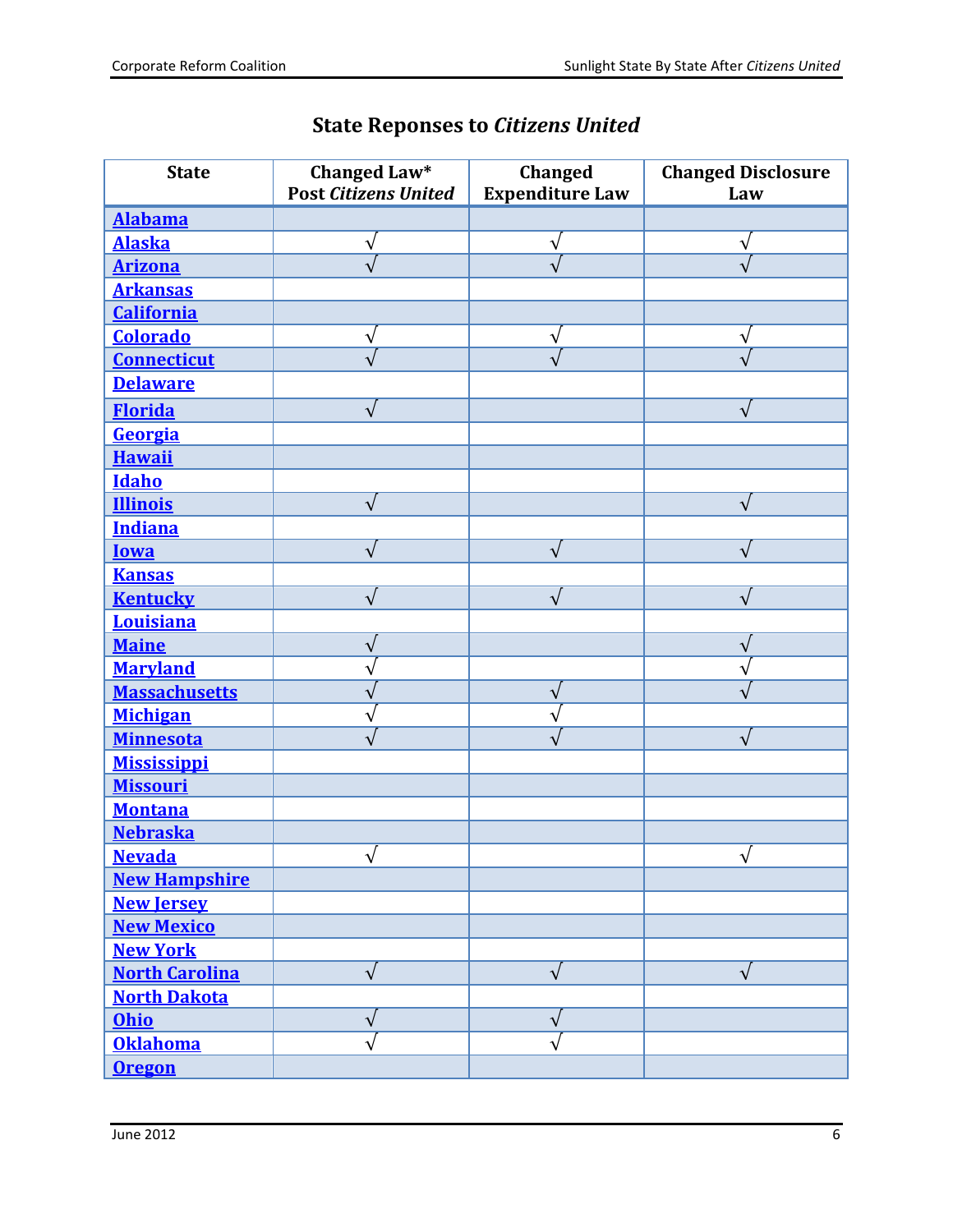| <b>Pennsylvania</b>   |  |  |
|-----------------------|--|--|
| <b>Rhode Island</b>   |  |  |
| <b>South Carolina</b> |  |  |
| <b>South Dakota</b>   |  |  |
| <b>Tennessee</b>      |  |  |
| <b>Texas</b>          |  |  |
| <b>Utah</b>           |  |  |
| <b>Vermont</b>        |  |  |
| <b>Virginia</b>       |  |  |
| <b>Washington</b>     |  |  |
| <b>West Virginia</b>  |  |  |
| <b>Wisconsin</b>      |  |  |
| <b>Wyoming</b>        |  |  |

\*Includes changes by rule or regulation as well as statutory changes.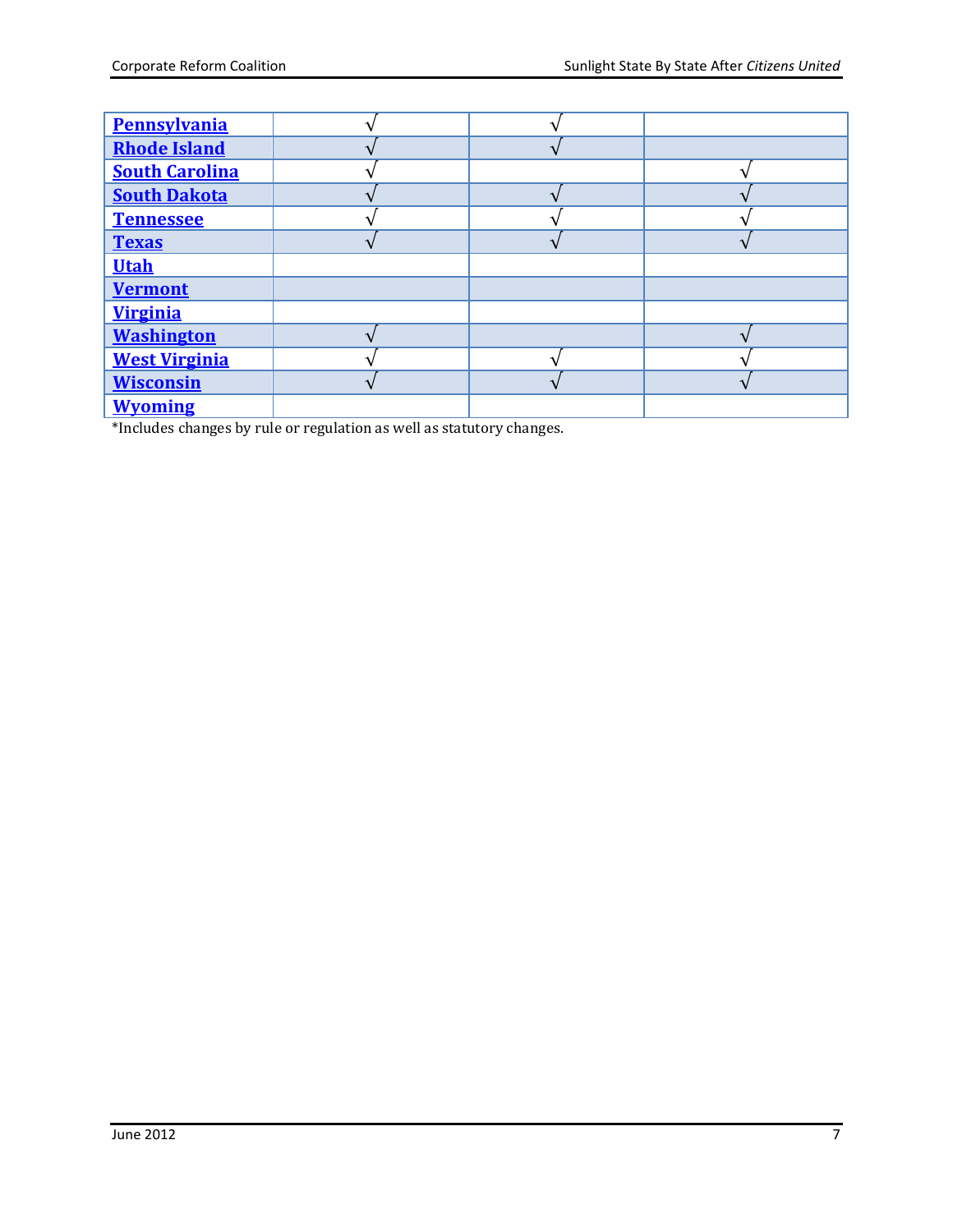## **Details from the 50 States**

<span id="page-10-1"></span>

Alabama requires independent expenditures and a narrow form of electioneering communications to be reported within 120 days of an election if over \$1,000. AL ST § 17-5- 2.

The reports are filed at the same time as committee reports, with weekly filings the last month before the election.

Ads must say who is paying for them, with the name and address listed on the ad. AL ST § 17-5-2 (a) (4).

<span id="page-10-0"></span>

Alaska gets the prize for the most innovative and far reaching laws adopted since *Citizens United*. In 2010, it passed urgency legislation, extended its independent disclosure provisions to corporations and made them even more transparent.

Anyone making an independent expenditure must file reports. AS 15.13.040(e).

Any late independent expenditure of over \$250 made in the last nine days must be reported within 24 hours. AS 15.13.110(g).

The law also applies to electioneering communications within the last 30 days before the election. AS 15.13.400(5).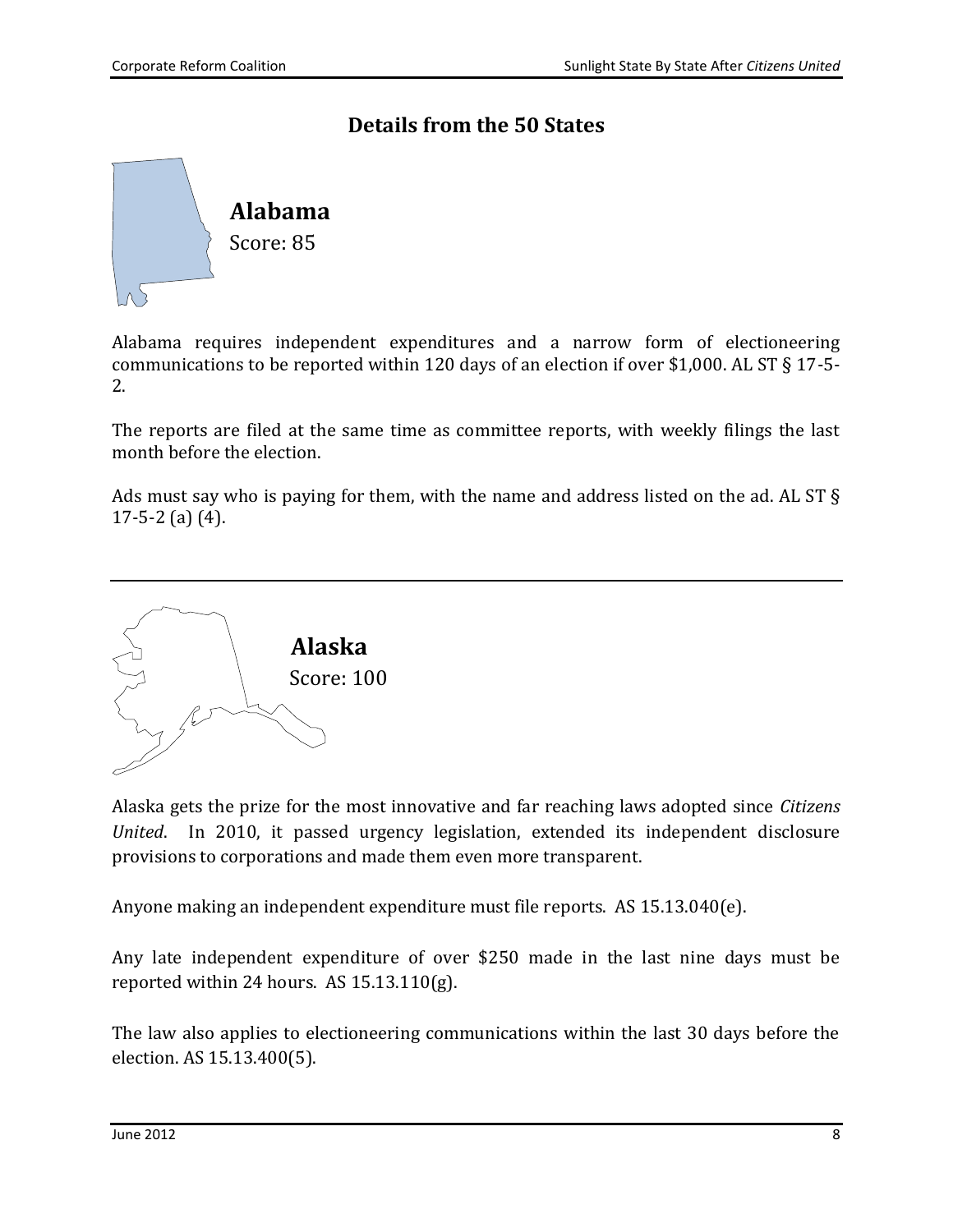All communications must indicate who paid for them with the name and address of the source along with the name and title of the source's principal officer. AS Sec. 15.13.090.

It requires that the independent expenditure group list its top three donors in the ad by name and address. AS Sec. 15.13.090(a)(2)(C).

In addition, the ad cannot make a defamatory statement about a candidate. AS 15.56 014 (a) (3).

<span id="page-11-0"></span>

Arizona enacted urgency legislation that changed its law to require corporations and labor organizations to file independent expenditure reports within 24 hours of making independent expenditures of \$5,000 or more for statewide races and lesser amounts for other contests. Arizona Revised Statutes 16-914.02.

There are no specific provisions on electioneering communications.

All advertising must contain a statement listing the name of the organization in the ad. Arizona Revised Statutes 16-914.02(f)

The disclosure does not have to be spoken on a TV ad as long as it lasts five seconds for a 30 second ad and ten seconds for a 60 second ad. The written disclosure must be at least four percent of the vertical picture height. The disclosure must say "Paid for by" and indicate that it was not authorized by any candidate or candidate's campaign committee. Arizona Revised Statutes 16-914.02(f).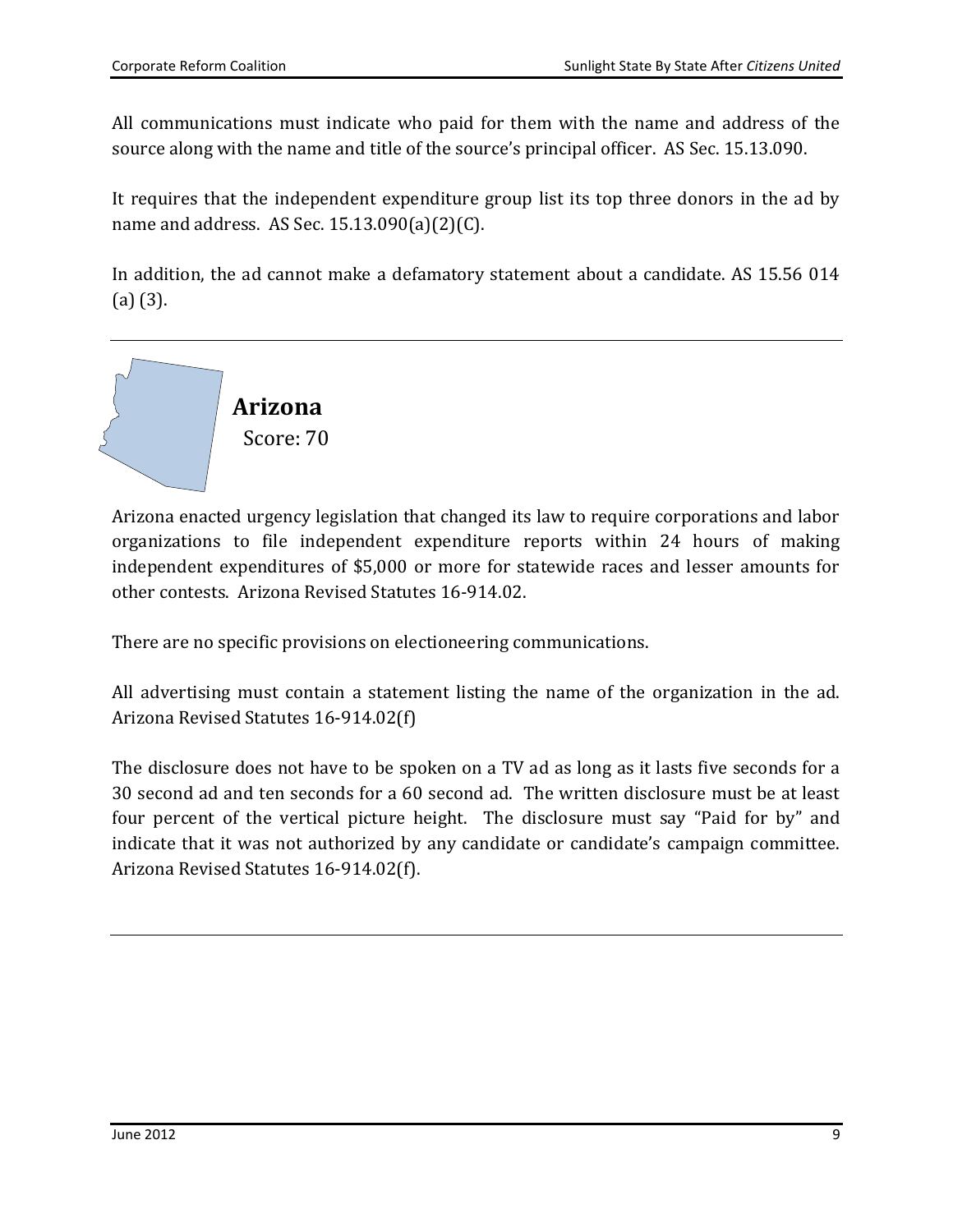<span id="page-12-1"></span>

Arkansas has not changed its laws or regulations since *Citizens United*.

It started requiring disclosure of independent expenditures in 2009. Anyone who spends over \$500 must file reports. Ark. Code Ann. Section 7-6-227 and Arkansas Ethics Commission Rules 700 et seq.

There is no late independent expenditure reporting. Arkansas has no electioneering communication provision. Arkansas does not require an ad to indicate who paid for it within the ad itself.

<span id="page-12-0"></span>

California requires disclosure of independent expenditures when they reach \$1,000 or more. They must be itemized if \$100 or more. CA GOVT Section 84203.5 (a).

It requires late independent expenditures of \$1,000 or more to filed within 24 hours if made within the last 17 days before the election. CA GOVT Section 84204 (a).

Electioneering communication of \$50,000 or more made within 45 days of the election must be disclosed within 48 hours of the communication along with the names of any person giving \$5,000 or more to the entity making the communication. CA GOVT Section 85310.

Ads paid for by independent expenditures must indicate who paid for them and the two highest contributors to the group paying for them if any contributions has given at least \$50,000 or more. CA GOVT Section 84506.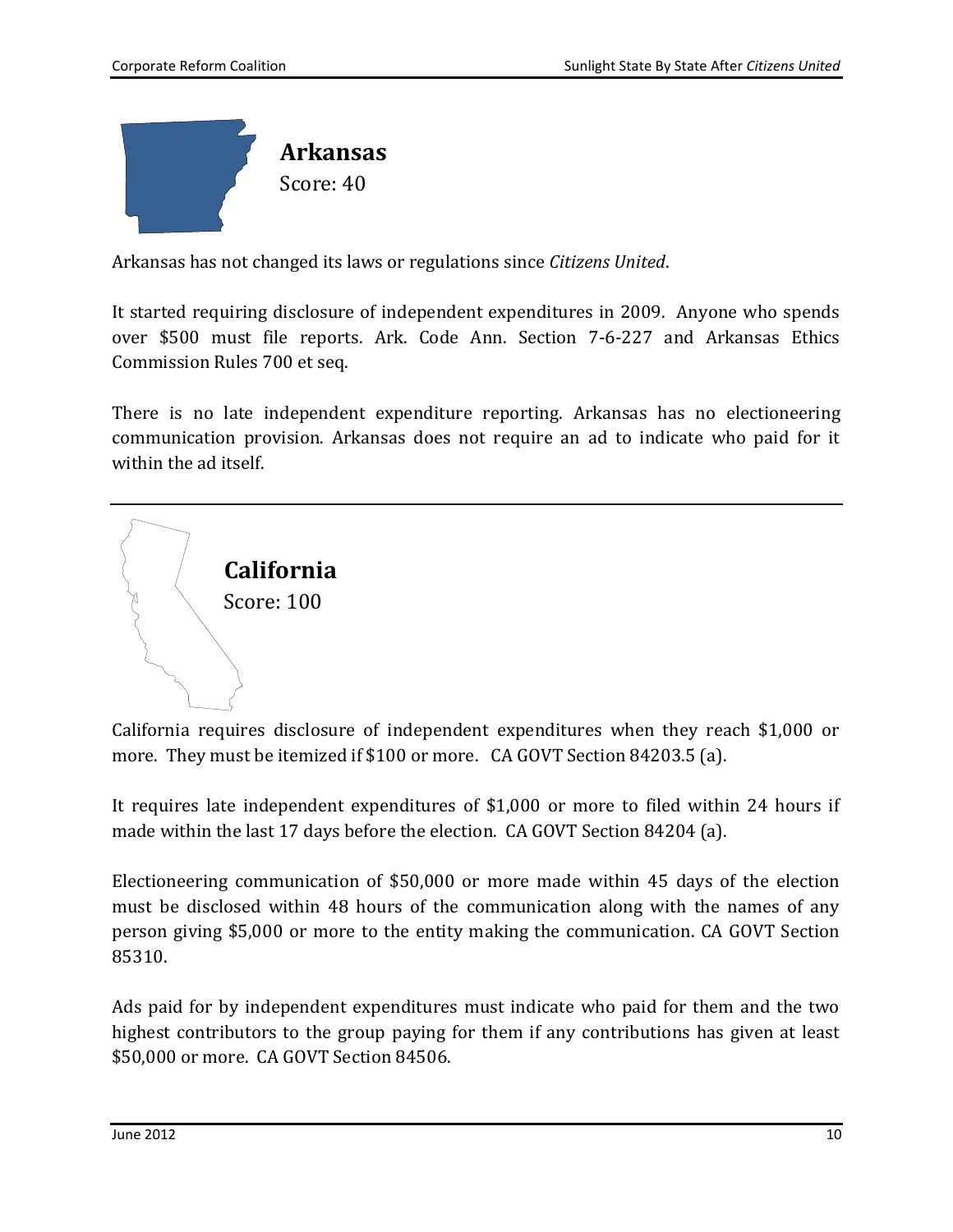Any mass mailing of 200 pieces of more must prominently include the name and address of the entity responsible for the mailer if made by a committee (which also includes a corporation or individual who has made expenditures of \$10,000 or more in a year.) CA GOVT CODE Section 84305.

<span id="page-13-0"></span>

Colorado enacted urgency legislation in 2010 repealing its ban on corporate independent expenditures. The law stated that foreign corporations from out of the country could not make independent expenditures or contributions.

The legislation established an elaborate disclosure system for independent expenditures of more than \$1,000 in a calendar year. If money is given for an independent expenditure or an independent expenditure is made, then registration must be filed within two business days. Colorado Revised Statutes 1-45-107.5.

Any person who contributes more than \$250 to another person making an independent expenditure must be reported and any person giving \$1,000 or more to another person making an independent expenditure must file according to the reporting schedules. Colorado Revised Statutes 1-45-107.5.(4)(b).

Within 30 days of the election, disclosure reports must be filed within 48 hours. Otherwise the normal filing schedule is to be followed. CO CONST Art. 28, §5(1).

Colorado requires electioneering communications of \$1,000 or more made within 30 days of a primary election and 60 days before a general election to be reported at the same time as campaign reports. CO CONST Article XXVIII (2) (7).

Any independent expenditure communication of over \$1,000 that is broadcast or printed must indicate who paid for it and identify a natural person who is the registered agent for the entity. CO Revised Statutes 1-45-107.5 (5) (a).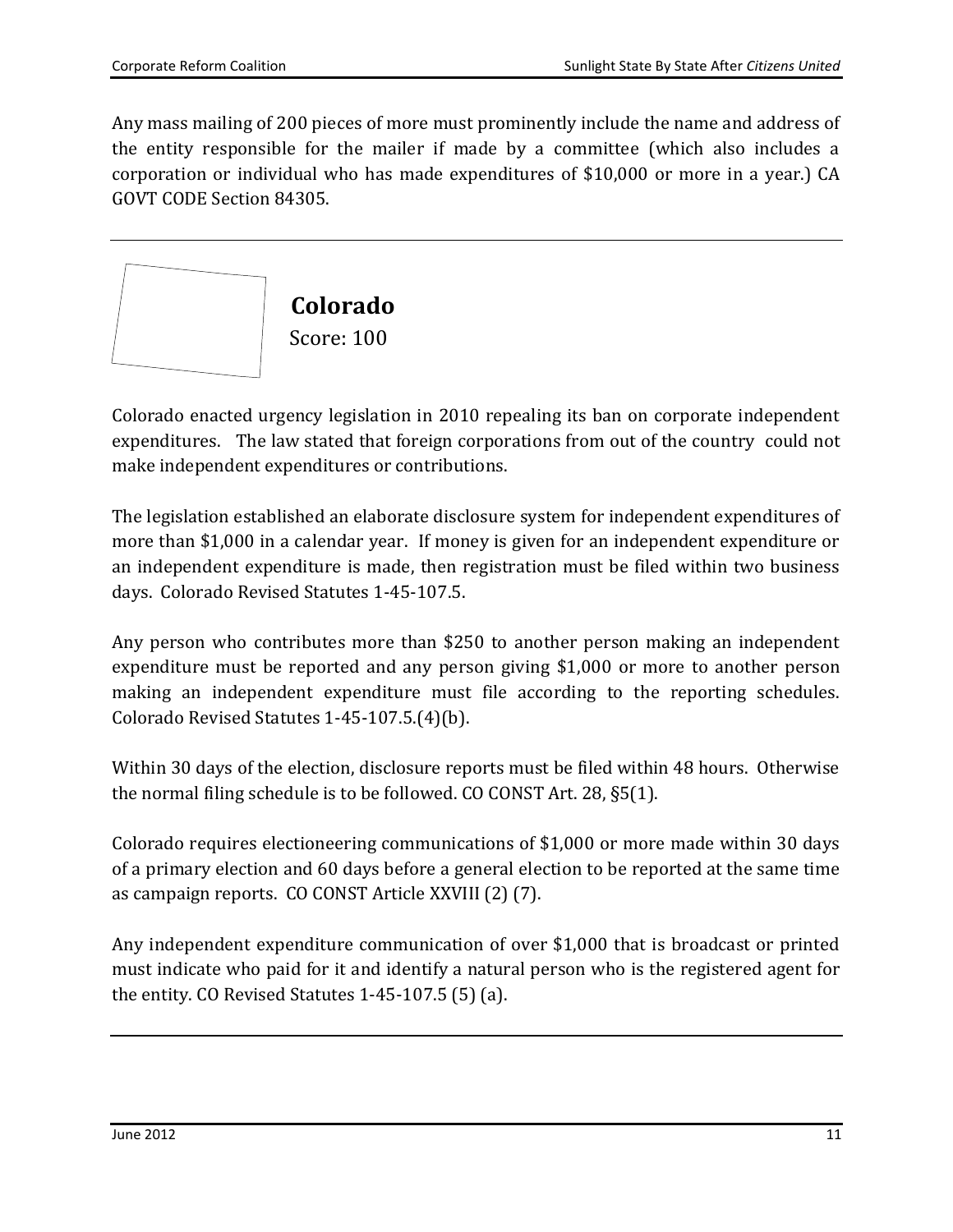<span id="page-14-0"></span>

Connecticut repealed the ban on corporate independent expenditures and extended its disclosure provisions to them. If the independent expenditure is made more than 90 days before the election, it must be reported within 48 hours of the expenditure. CT ST Section 9-612(e).

It changed its law to require reporting within 24 hours of the expenditure if made less than 90 days before the election (it had been 20 days before the election.)

There is no electioneering communication provision.

There also must be a disclaimer that the expenditure is independent of any candidate. In addition, at the end of the ad, there must appear at least a four second message from the chief executive of the entity saying "I am responsible for this ad" with proper identification of the person. CT ST Section 9-621(h).

Any 527 organization must list its top five donors within the past 12 months in the ad except that in a radio ad of less than 30 seconds, the organization can refer the listener to a website with this information. These provisions apply to automated telephone calls as well as traditional ads. CT ST Section 9-621(h).

> <span id="page-14-1"></span>**Delaware** Score: 80

Delaware has not changed its law since the early 1990s. It requires reporting of independent expenditures if over \$100. DE ST TI 15 Section 8031 (a)

Late independent expenditures of over \$100 within 20 days of the election have to be reported within 24 hours. DE ST TI 15 Statue 8031 (b).

The state has no electioneering communications section. Delaware requires that ads indicate who paid for them. DE ST TI 15 Statue 8021.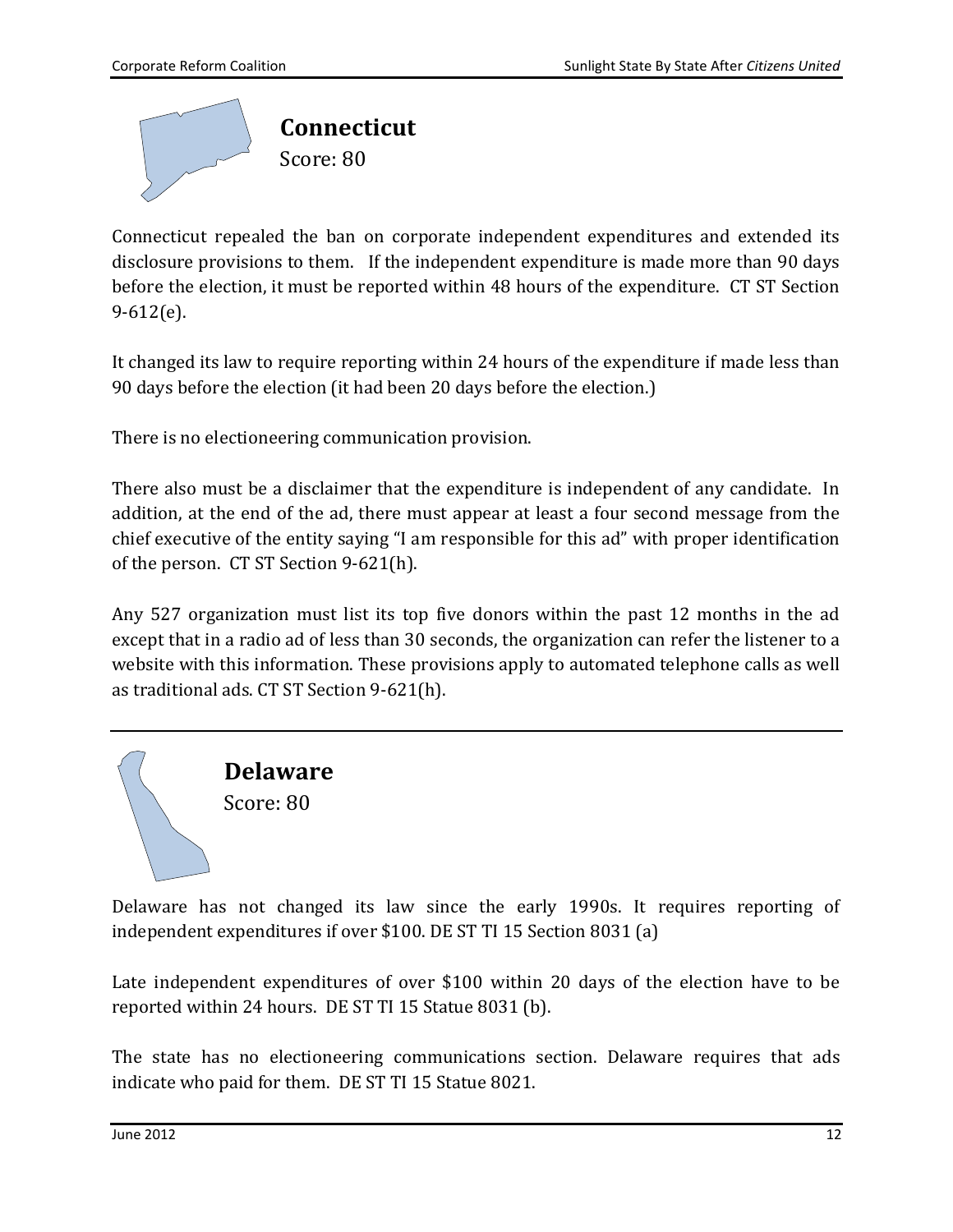<span id="page-15-1"></span>

Florida's legislature passed a bill in 2010 that raised the independent expenditure threshold from \$100 to \$5,000. FL ST Section 106.071.

There are no late independent expenditure reports although the last report is due four days before the election. FL ST Section 106.0703.

Electioneering communications made within 30 days of a primary and 60 days before a general must be reported. FL ST Section 106.0703.

Political ads must contain the following language: "Paid electioneering communication paid for by... (Name and address of person paying for the communication)...." FL ST Section 106.1439.

<span id="page-15-0"></span>

Georgia has not changed its law since the *Citizens United* case.

It requires that independent expenditures be reported. GA ST Section 21-5-34 (f) (1).

Late independent expenditures of over \$1,000 made within two weeks of the election must be reported within two business days. GA ST Section 21-5-34 (f) (1).

There is no electioneering communication provision. Georgia has no ad disclosure provisions.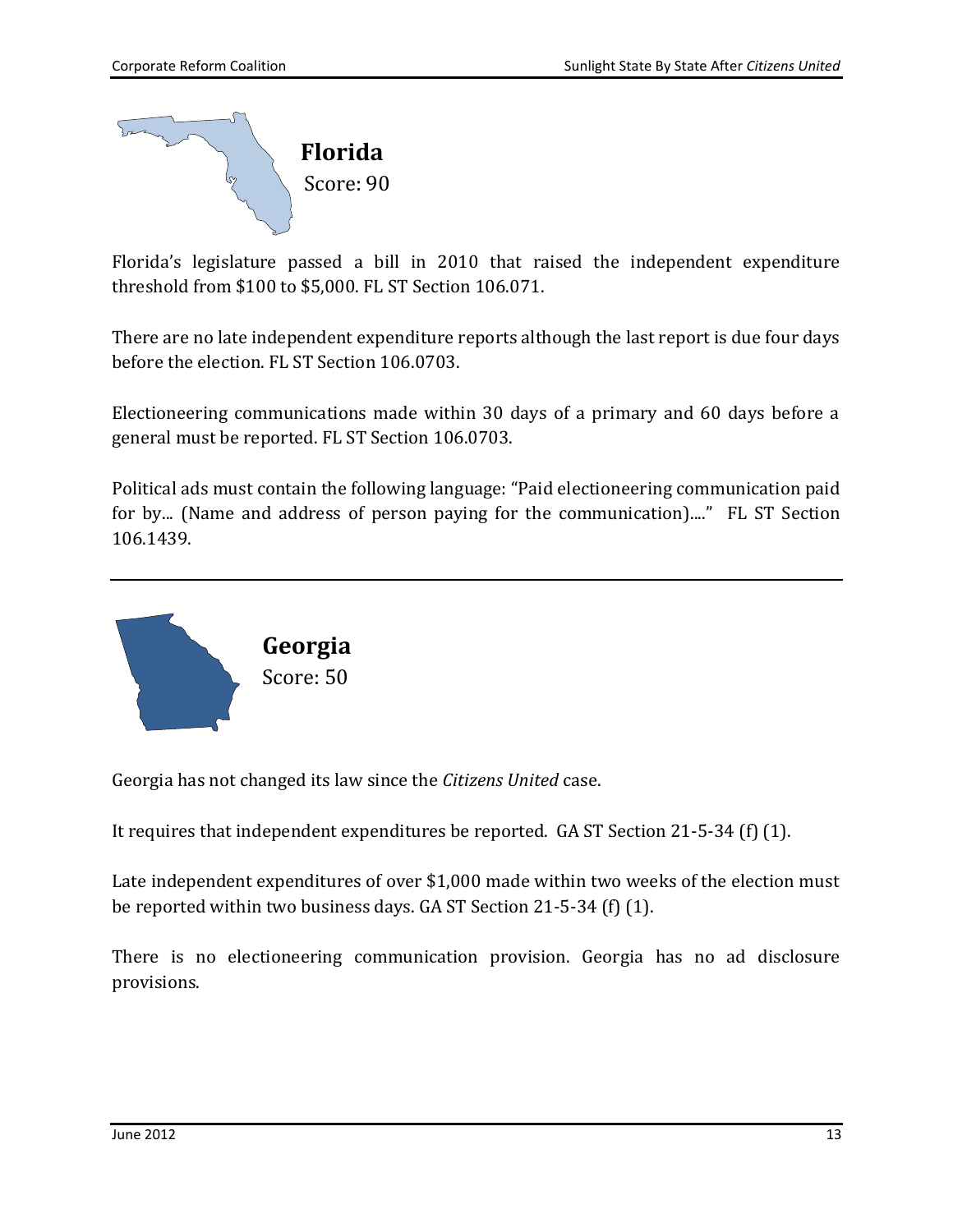<span id="page-16-0"></span>

Hawaii has not changed its disclosure laws for independent expenditures since the *Citizens United* decision. It does ban state contractor contributions to candidates, and that law has been challenged in court. HI ST Section 11-356. Yamada v. Kuromotoa, 744 F. Supp. 2d 1075 (2012)

It requires reporting of independent expenditures of more than \$1,000. HI ST Section 11- 194 (d). Any late independent expenditures of over \$1,000 made within 30 days of an election must be reported within two days. HI ST Section 11-194(d).

Hawaii requires electioneering communications to be reported within 24 hours if over \$2,000, made in the 30 days before a primary or 60 days before a general election and if the communication is susceptible to no other interpretation than an appeal to vote for or against a candidate. HI ST Section 11-341

All ads must contain the name and address of the person paying for them. HI ST Section 11-215(a).

<span id="page-16-1"></span>

Idaho has had independent expenditure reporting since 1997. Independent expenditures of over \$100 must be reported. ID ST 66-6611. Late independent expenditures of \$1,000 or more within 15 days of the election must be reported within 48 hours. ID ST 66-6611(4).

Idaho requires electioneering communications reporting for ads that unambiguously refer to a candidate appearing within 30 days of a primary and 60 days of a general election if over \$100. ID ST 67-6630.

It requires the name of the person sponsoring the ad to be listed in the ad. ID ST 67- 6614(a).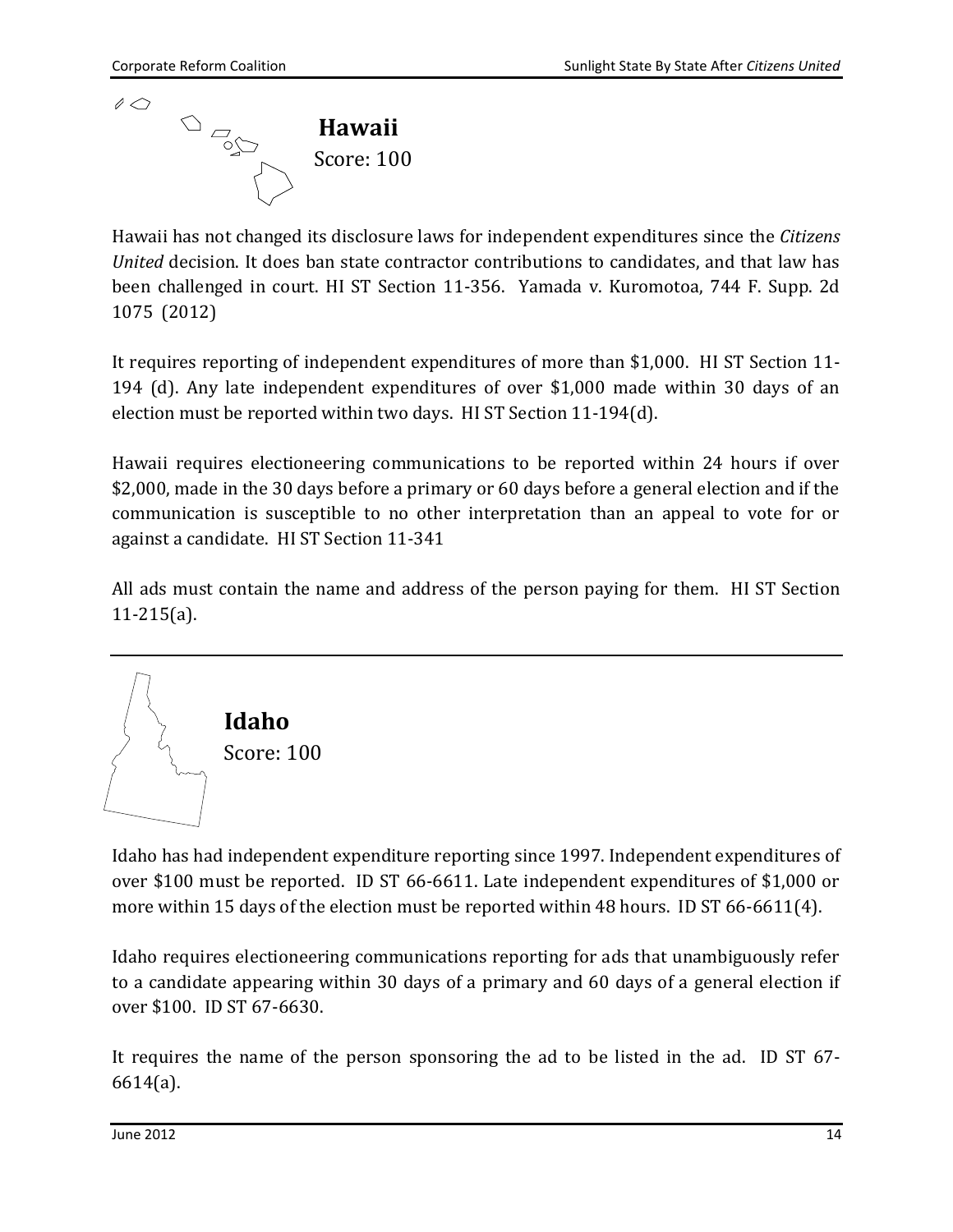<span id="page-17-0"></span>

In 2010 Illinois required corporations and other entities to file independent expenditure reports if the entity spent over \$3,000 for or against a candidate.

Late independent expenditures of \$1,000 or more made within 30 days before an election must be disclosed within five business days. ILCS 5 Election Code Sec. 9-10 (e).

Electioneering communications that is susceptible to no reasonable interpretation other than as an appeal to vote for or against a clearly identified candidate for nomination for election, election, of over \$3,000 made within 30 days of a primary and 60 days before a general election must be reported. ILCS 5 Election Code Sec. 9-1.14.

Illinois requires a disclaimer on independent ads saying that the candidate did not authorize them as well as the name of the person paying for the ads. ILCS 5 Election Code Sec. 8 and 9-9.5.

<span id="page-17-1"></span>

Indiana did not respond to *Citizens United*, partly because it had no ban on corporate independent expenditures. No significant campaign finance legislation has passed in years.

Indiana does not require reporting of independent expenditure nor electioneering communications.

Indiana requires a disclaimer on ads indicating that the candidate did not pay for them and identification of the person who paid for the ad. IN ST 3-9-3-2.5 (d).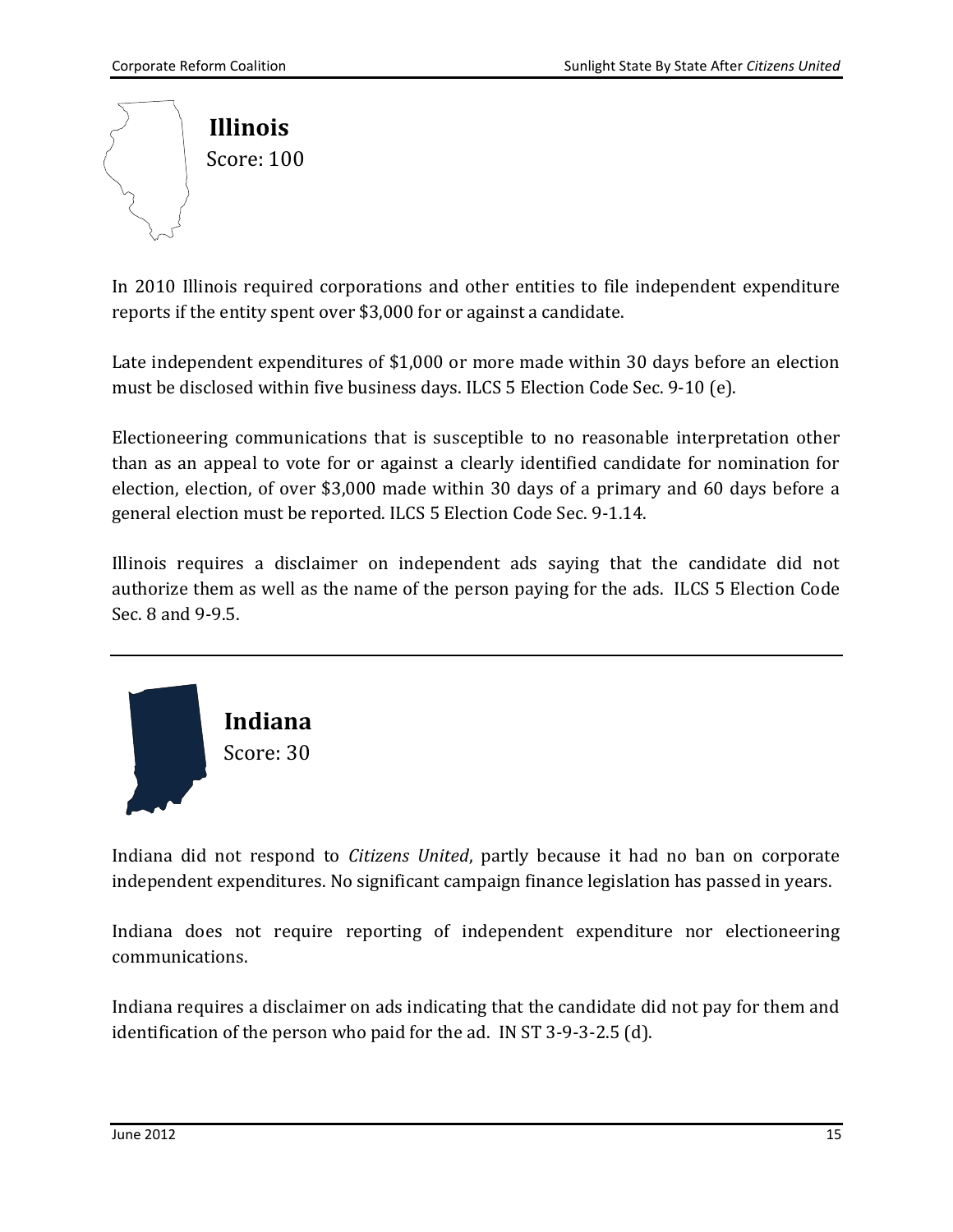<span id="page-18-0"></span>

Iowa repealed its corporate independent expenditure ban and passed a law in 2010 that requires corporations to get the board of directors to approve any independent expenditures. IA ST Section 68A.404 2. (This provision has been challenged and upheld by a federal district judge; the decision is on appeal.

The law also requires disclosure of independent expenditures of \$750 or more within 48 hours of the expenditure. The disclosure has to indicate the candidate who has benefitted from the expenditure, but if the expenditure opposes a candidate, that candidate does not have to be reported. IA ST Section 68A.404 4.

The independent expenditure entity may not hire an advertising firm that has been engaged or retained by the candidate, the candidate's committee or the ballot measure committee that is benefiting from the independent expenditure. IA ST Section 68A.404 7.

There is no electioneering communication provision.

If the independent expenditure is made by a corporation, the words "paid for by" must be placed on the ad along with the name of the corporation and the name and title of the corporation's chief executive officer. IA ST Section 68A.405 1.f.

If a committee paid for the independent expenditure, only the name of the committee must appear on the ad. The published material must also specifically say that it was not authorized by any candidate or candidate committee. For television ads, the statement must appear on the screen for at least four seconds. IA ST Section 68A.405 3.

<span id="page-18-1"></span>

Kansas has not done anything to respond since it always permitted corporate independent expenditures. It requires reporting of independent expenditures of \$100 or more. KS ST § 25-4150.

It does not require reporting of late independent expenditures. Electioneering communications are not reported.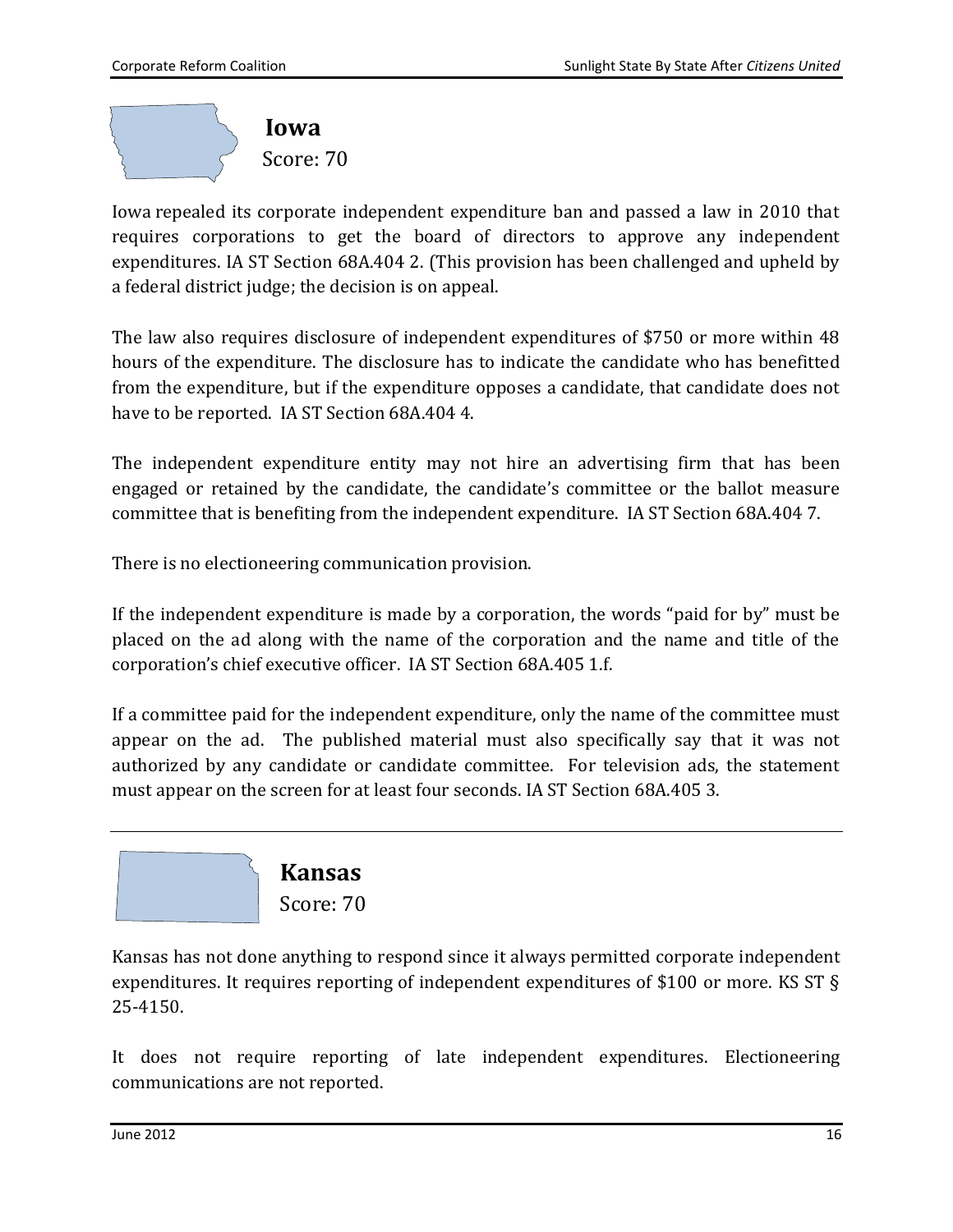Kansas requires ads to include the name of the sponsoring organization and the name of the chairperson of the organization. KS ST  $\S$  25-4156 (b)(1)(B).



<span id="page-19-0"></span>Kentucky's ban on independent expenditures by corporations in its state constitution has been declared invalid by an opinion by the Kentucky Registry of Election Finance but not through legislation, so the constitutional provision is still on the books. The opinion noted that Kentucky's disclosure provisions already in effect would apply to independent expenditures by corporations.

These provisions require disclosure when independent expenditures of over \$500 are made in any one election. KY ST Section 121.150 (1).

There are no late independent expenditure provisions. There are no electioneering communications provisions.

The name of the advertising sponsor must be put on any communication. KY ST § 121.190(1).

<span id="page-19-1"></span>

Louisiana has not changed its laws or regulations since *Citizens United*.

It requires reporting of independent expenditures of \$500 or more. LA R.S. 18:1501.1 (A).

Late independent expenditures of \$1,000 or more made for statewide offices and \$500 or more for legislative offices within 20 days of the election must be reported within 48 hours. LA R.S. 18:1501.1.

It has no electioneering communications rules. Louisiana has no disclaimer and ad identification requirements.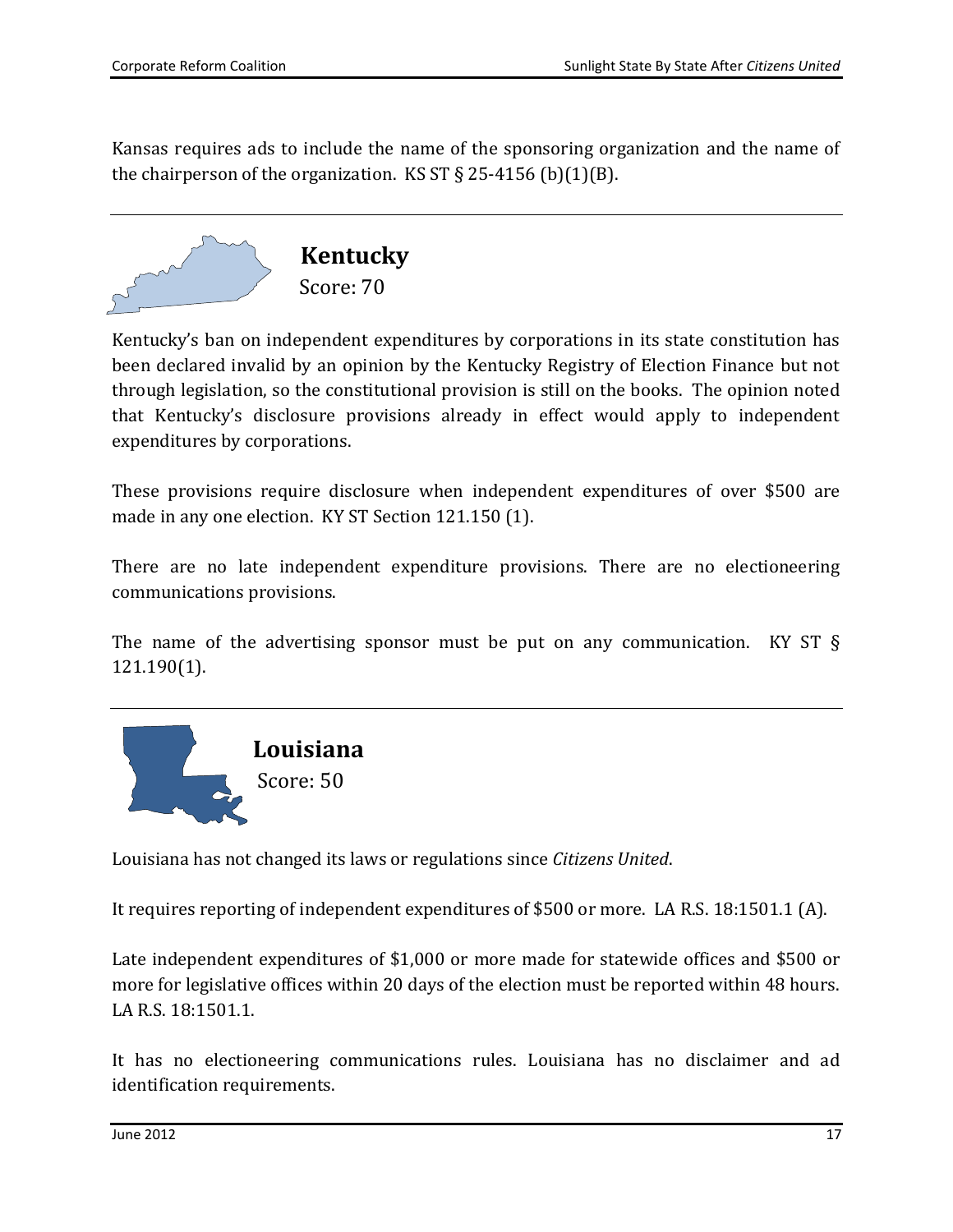<span id="page-20-0"></span>

Maine has not enacted any more laws or regulations since *Citizens United* except for disclaimer provisions.

It requires reporting of independent expenditures of more than \$100. ME ST 21-A Section 1019-B. Late independent expenditures of over \$250 must be reported within 24 hours. This was done by Commission rule. Maine Commission on Governmental Ethics and Campaign Practices. Rules: Section 10 of Chapter 1.

Electioneering communications disclosure is required if a publicly financed candidate is mentioned in the last 21 days before a primary and 35 days before a general election. ME ST 21-A Section 1019-B. 1. B.

If an ad is not authorized by a candidate, there must be a disclaimer and disclosure of the name and address of the person who paid for the ad. ME ST 21-A Section 1014 2.

<span id="page-20-1"></span>

Maryland passed a law that now requires reporting of independent expenditures of \$10,000 or more in a four year election cycle. The law applies to corporations. MD Elec LawSection 13-306 (d ).

It has no late independent expenditure reporting. It has an electioneering communications rule that requires disclosure of ads that reach at least 50,000 people and are made within the last 60 days before the election. MD Elec LawSection 13-307 (a) (3).

Maryland requires a disclaimer on independent expenditure ads and disclosure of the name and address of the person responsible for it. MD Elec LawSection 13-401.

Maryland requires disclosure of independent expenditures and electioneering communications to shareholders and members of political spending either on its website or if it has no website in a mailing to the shareholders. MD Elec Law Section 13-306 and 307.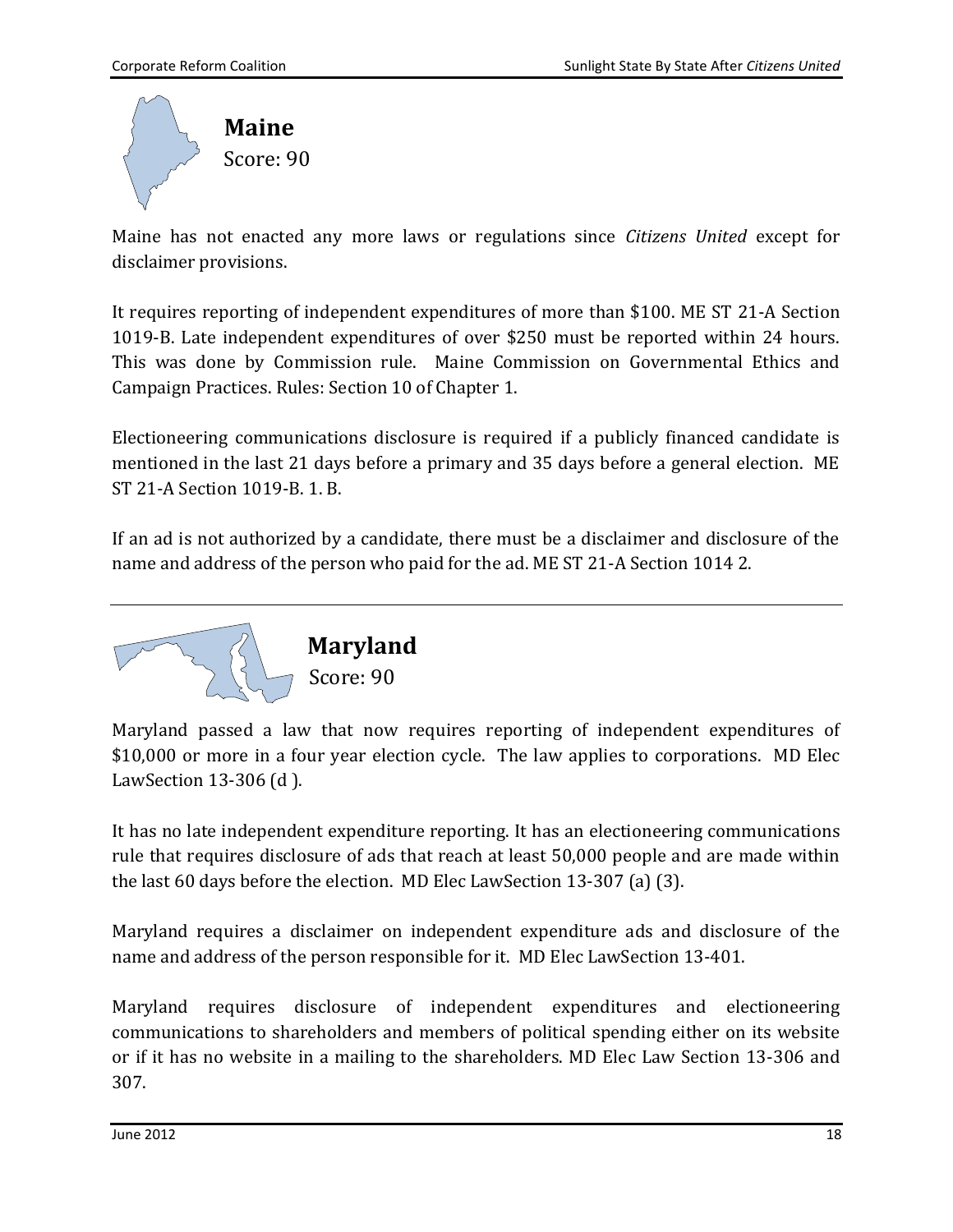<span id="page-21-0"></span>

Massachusetts has not repealed its ban on corporate independent expenditures, but the Office of Campaign and Political Finance has issued a statement that it is no longer operative.

It also requires anyone spending \$250 or more on independent expenditures to file reports within seven business days. 55-18 A.(a).

In addition, anyone making independent expenditures of \$250 or more within 10 days of the election must file within 24 hours. MA ST 55-18 A.(b).

Electioneering communications within 90 days must also be disclosed if \$250 or more. MA ST 55-18 F.

An ad on radio, television or internet paid for by an individual shall identify who is paying for the ad and their city or town. An ad paid for by a corporation or other group shall have a statement by the person in charge of the group (the chief executive of the corporation): his or her name, office, name of the corporation or group and the fact that the corporation or group paid for the ad. Statements on television have to show the person unobscured and with a full screen. MA ST 55-18 G.

<span id="page-21-1"></span>

Michigan has not repealed its ban, but the Department of State has issued rulings saying the prohibition on corporate independent expenditures is invalid.

Disclosure of independent expenditures was already required. If over \$100, statements must be filed with the county within ten days. If over \$500, registration must be filed with the state as well as the campaign statements. MI ST 169.251.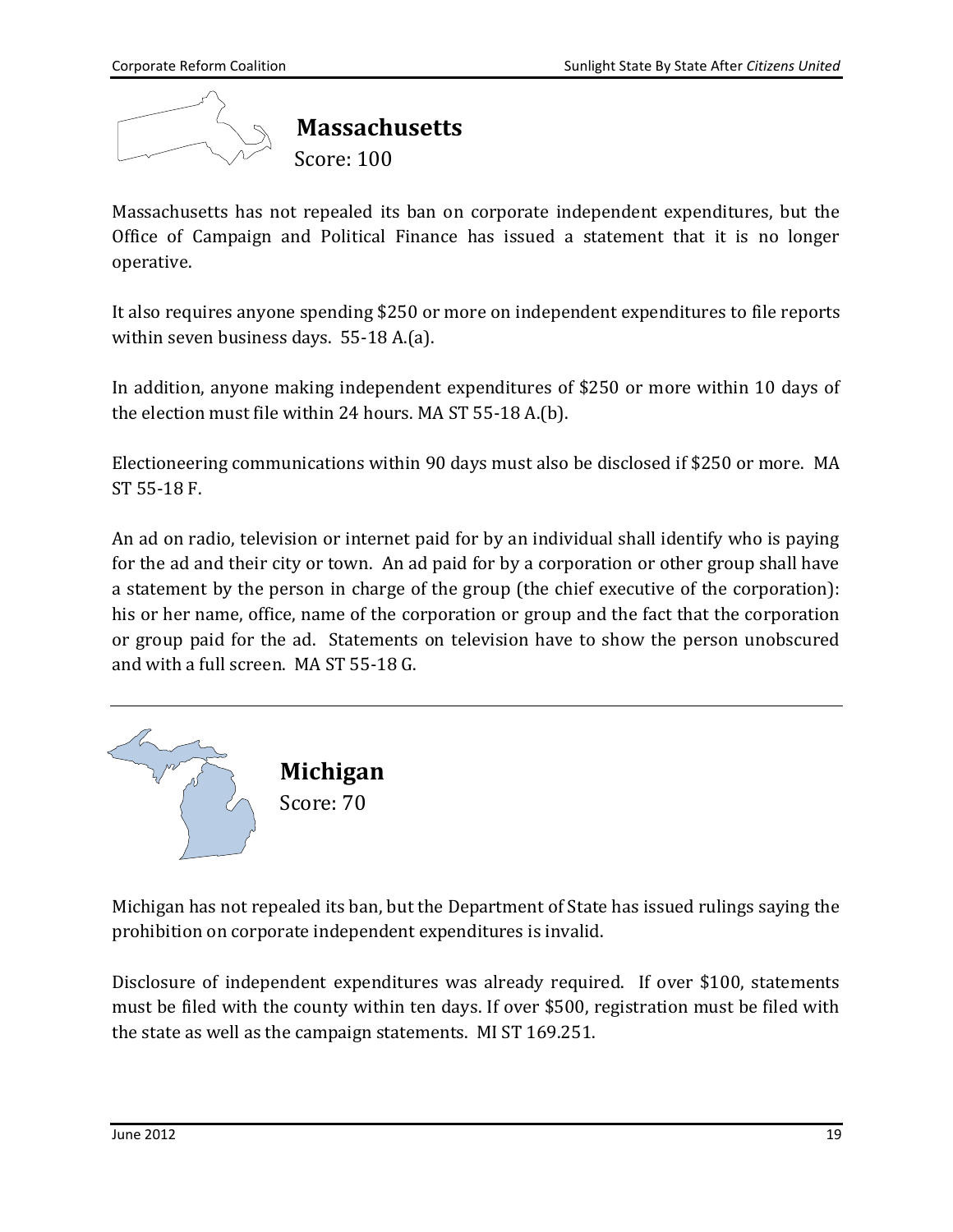If an independent expenditure is made within 45 days before a special election, a report of the expenditure shall be filed by the committee with the secretary of state within 48 hours after the expenditure. MI ST 169.233

There are no electioneering communication rules.

An independent ad on television or radio must have a disclaimer that it was not authorized by the candidate and indicate who sponsored it as required by the Federal Communications Commission. Printed material must have the same disclaimer and identification. MI ST 169.247 (1-2).

<span id="page-22-0"></span>

Minnesota's ban on corporate independent expenditures was repealed by urgency legislation and the disclosure provisions apply to any corporate activity. Anyone making an independent expenditure of over \$100 must file disclosure reports within 24 hours and must send a copy to the affected candidate. MN ST Section 10A.20 (Subd. 6b).

There are no electioneering communications rules.

All ads must indicate that they are an independent expenditure and must identify the source making the independent expenditure in conspicuous type on the front page of all literature and advertisements published or posted, and at the end of all broadcast advertisements. MN ST Section 10A.17. This law is on appeal en banc in the Eighth Circuit.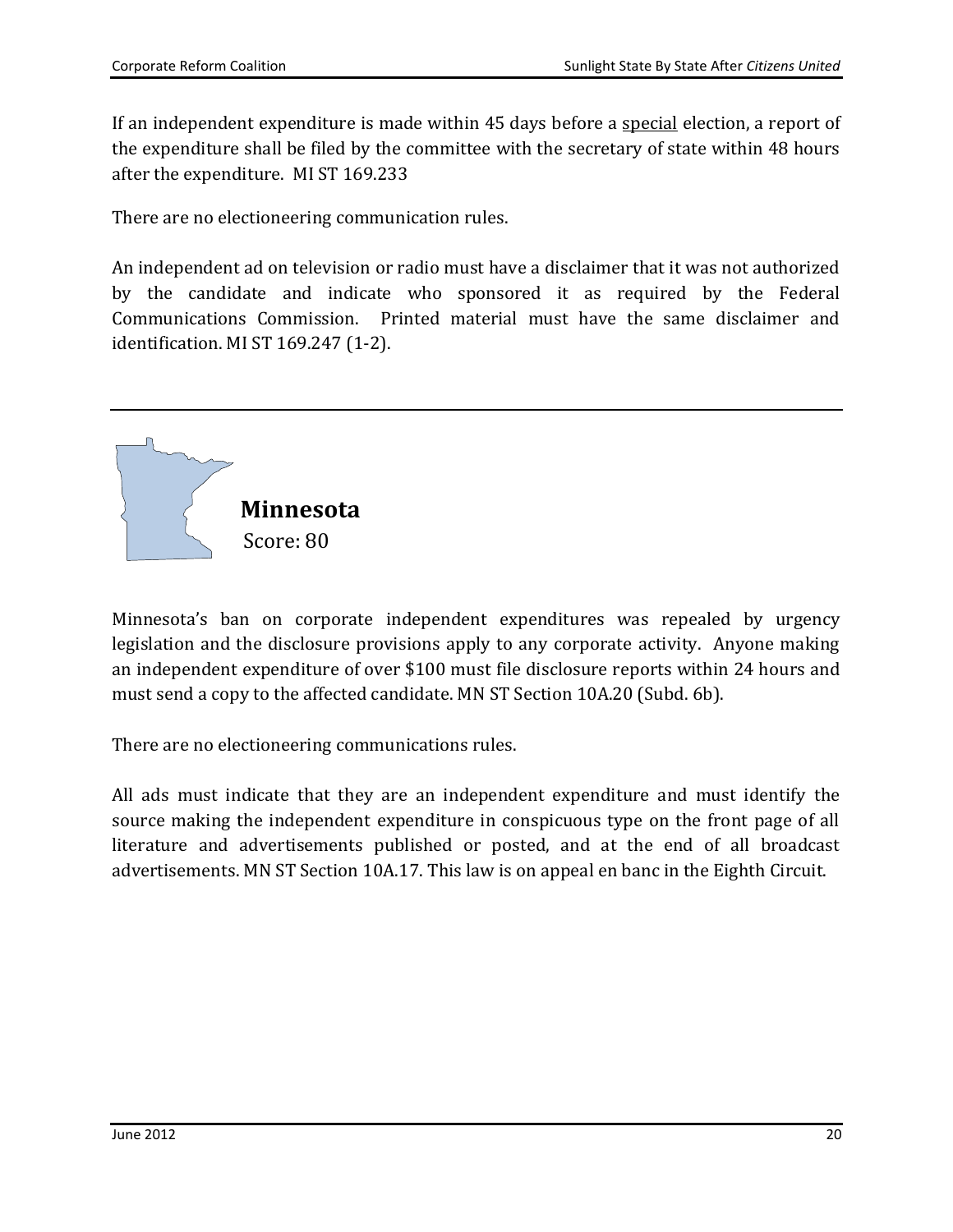<span id="page-23-1"></span>

Mississippi did not change its laws after the *Citizens United* decision.

It requires disclosure of independent expenditures of over \$200. MS ST Section 23-15-809.

It does not have any late independent expenditure disclosure.

It does not require any reporting of electioneering communications.

It has no disclaimer or sponsor identification provisions on ads.

<span id="page-23-0"></span>

Missouri has not passed any legislation or rules since *Citizens United* affecting corporations.

Any independent expenditure of \$500 or more must be reported. MO ST Section 130.047.

A late independent expenditure made in the last 14 days shall be reported within 48 hours. MO ST Section 130.047.

The state has no electioneering communications provisions.

Missouri requires printed matter (but not TV or radio ads) to disclose who has paid for the ad. MO ST Section 130.031 (8). The Ethics Commission says in a handbook that federal laws must be followed for TV and radio ads.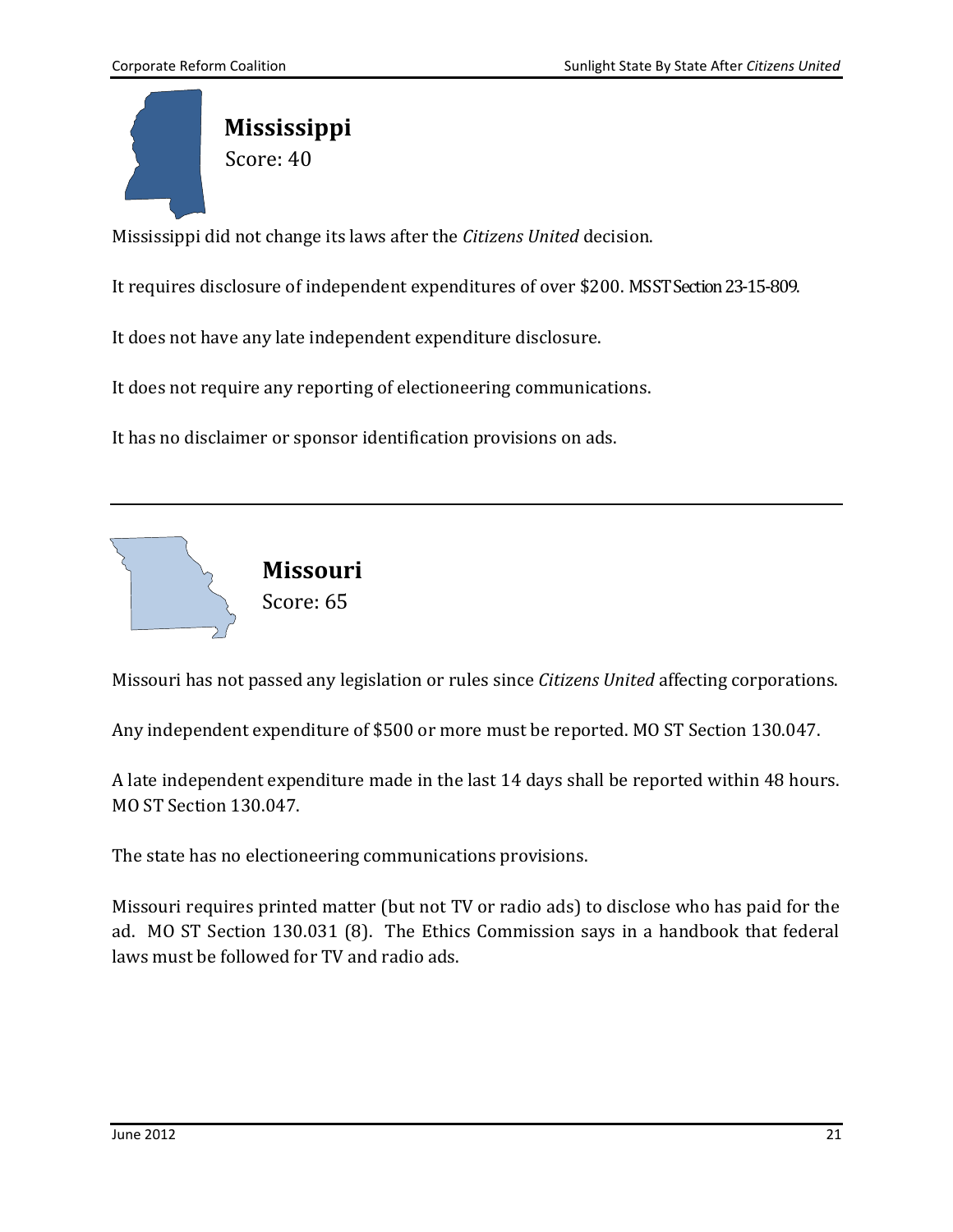<span id="page-24-0"></span>

Montana is in court trying to uphold its ban on corporate independent expenditures dating back to 1912.

It requires independent expenditures to be reported. MT ADC 44.10.531(4). Late independent expenditures are not required to be disclosed. There is no electioneering communication provision.

An independent expenditure committee must send all candidates copies of ads printed or broadcast in the last 10 days before the election unless the ad was run previously. MT ST 13-35-402.

An ad must conspicuously include the attribution "paid for" along with name and address of the person paying for it. If the material is printed and refers to a candidate's voting record, the person financing the communication must be identified and sign a statement saying that the information is true to the best of the person's knowledge. MT ST 13-35-225 (1, 3).

<span id="page-24-1"></span>

Nebraska has had no legislation enacted since *Citizens United* was decided.

It requires independent expenditures to be disclosed within 10 days if over \$250. NE ST Section 49-1467 (1, 2)

Late independent expenditures of \$1,000 or more shall be reported within two days. NE ST Section 49-1478.01 (1, 3).

Nebraska has no electioneering provisions. The name and address of the person paying for the ad shall be included in the ad. NE ST  $\S$  49-1474.01 (1-2).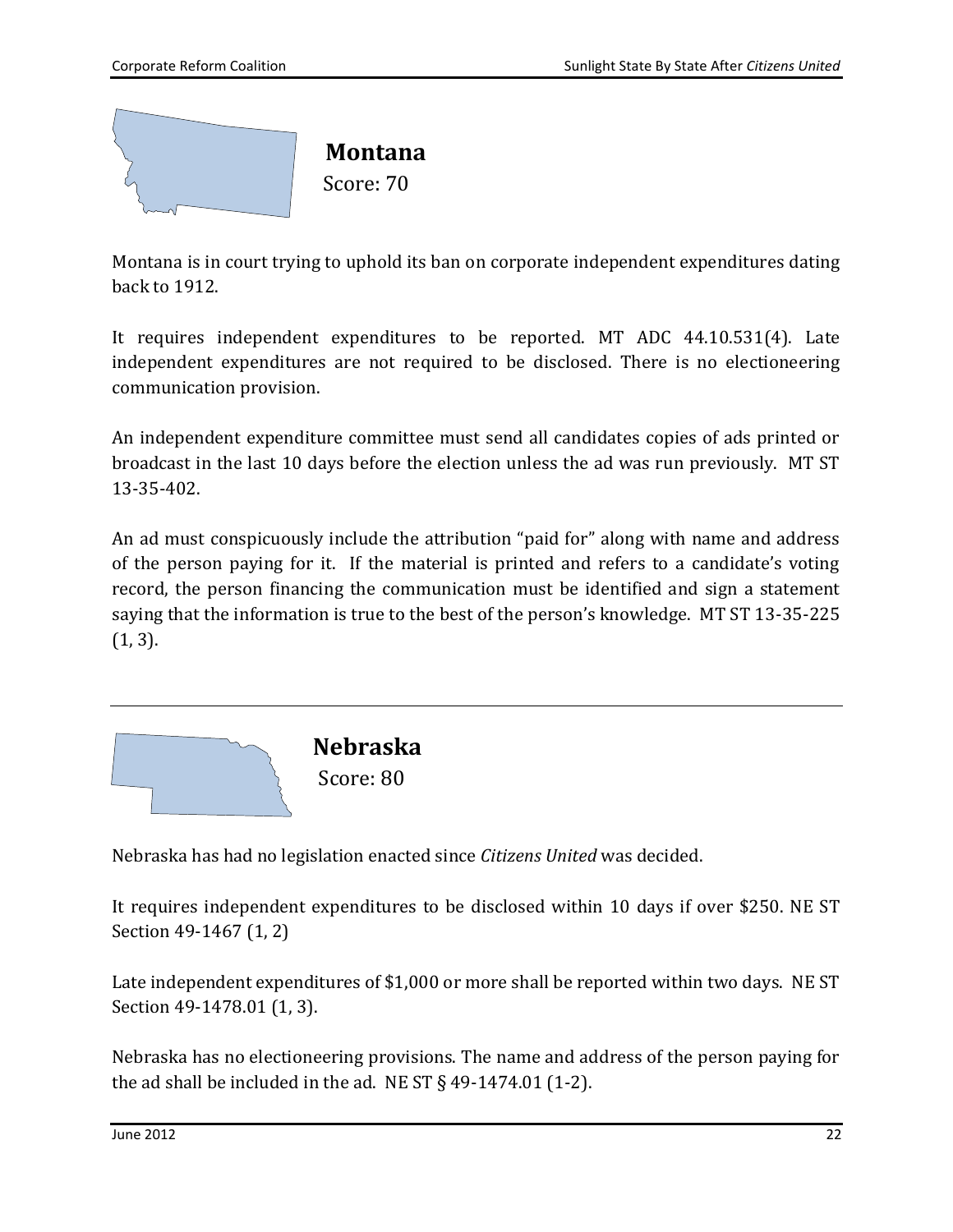<span id="page-25-0"></span>

Nevada passed legislation in 2011. It requires reporting of independent expenditures over \$100. NV ST Section 294A.210 (1). It has no late independent expenditure disclosure provisions. It has no electioneering communication provisions.

It passed legislation in 2011 that requires any communication costing over \$100 to list who is responsible for it. NV ST 294 A. 348.

<span id="page-25-1"></span>

New Hampshire did not ban corporate independent expenditures although up until 2011, it had banned corporate contributions to candidates.

Any independent expenditure over \$500 must be reported within 24 hours if the entity making the independent expenditure is a political committee "major purpose is supporting or opposing a candidate. NH ST Section 664. Thus, it appears that a corporation making an independent expenditure would not have to file campaign statements since it would not qualify as a political committee.

There is no electioneering communication provision.

New Hampshire requires a disclaimer on ads not paid for by a candidate. The disclaimer must be: "This advertisement has been paid for by (name of sponsor) and has not been authorized by any candidate." In addition, the name and address of the sponsor must be listed on the ad. NH ST Section 664:14 (I, IV, VI, VII).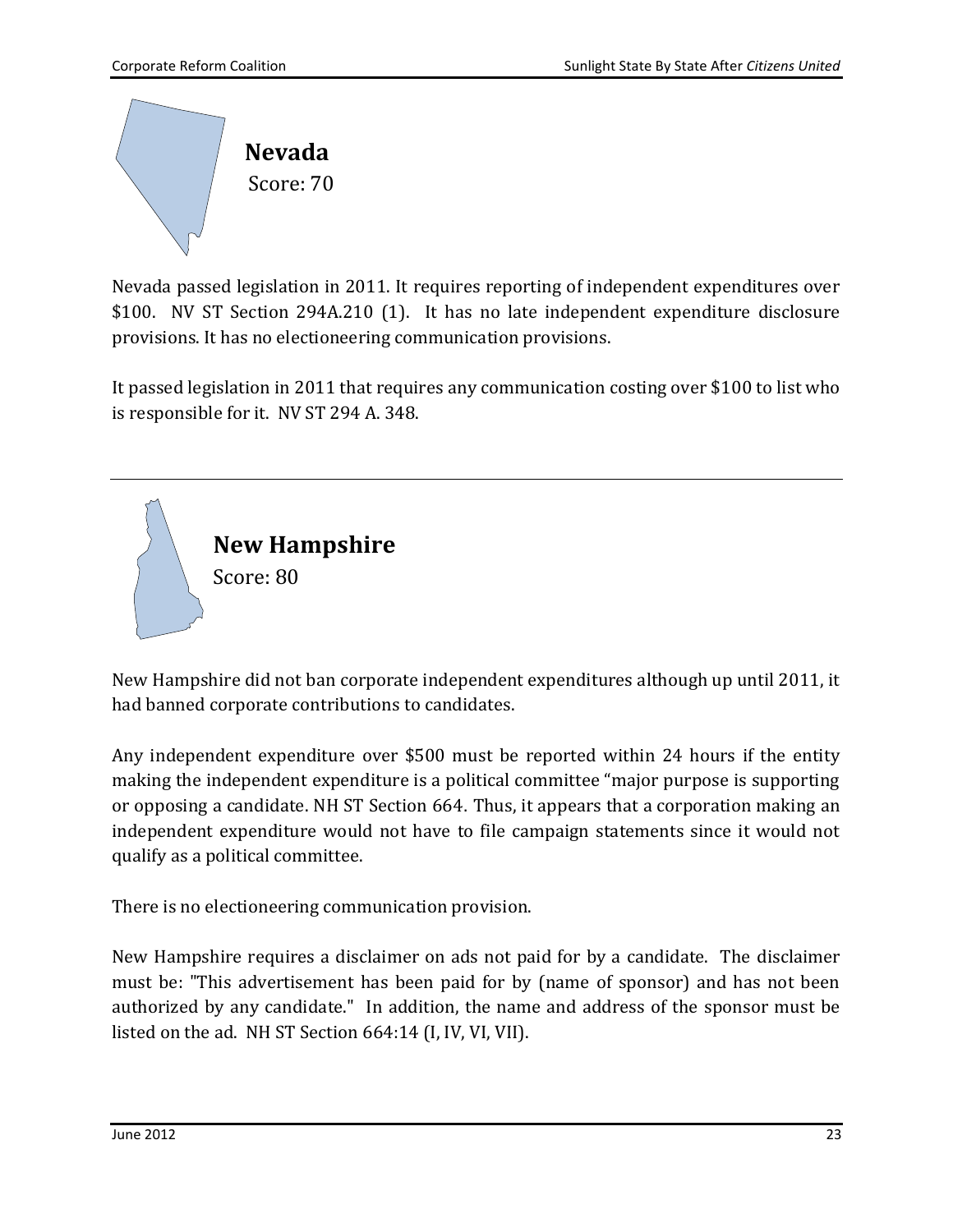<span id="page-26-1"></span>

New Jersey has not changed any of its independent expenditure provisions in the last two years.

It requires anyone making an independent expenditure of over \$500 to file reports. N.J. Stat. Section 19:44A-11.

Late independent expenditures over \$500 made in the last 13 days must be reported. N.J. Stat. Section 19:44A-11.

It has no electioneering communications laws.

The name and address of the person paying for the ad must be included in the ad. NJ ST 19:44A-22.3 (a, e).

<span id="page-26-0"></span>

 **New Mexico** Score: 40

New Mexico requires reporting of independent expenditures if over \$500 in a calendar year. NM ST Section 1-19-26 (L).

It has no late independent expenditure reporting.

It has no electioneering communications provisions

It has no disclosure on ads because the Attorney General has issued an opinion saying that the provisions requiring the name of the sponsor be put on ads is unconstitutional. NM ST Section 1-19-16 and 11-19-17. AG's Opinion 97-01.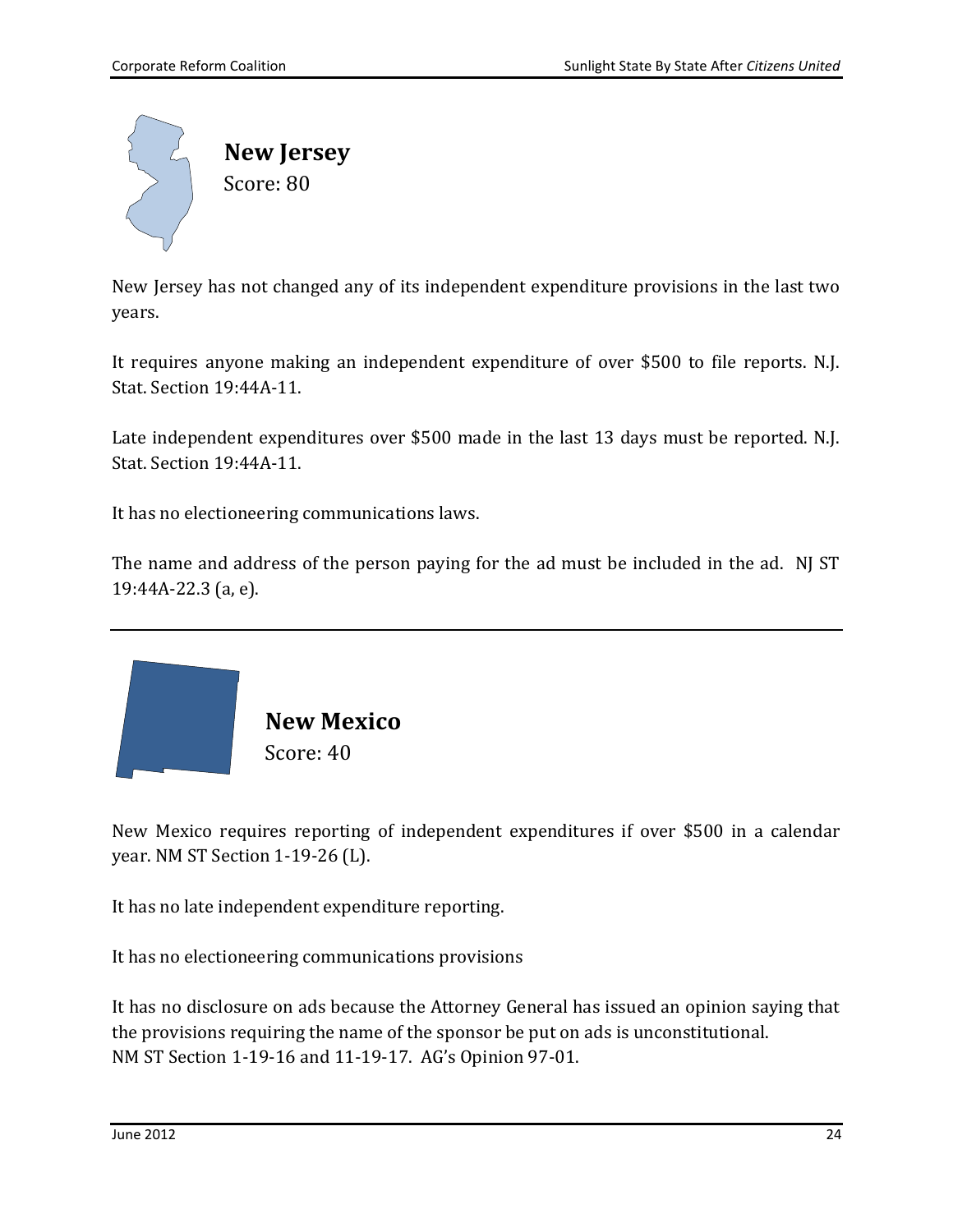<span id="page-27-1"></span>

New York's law has remained the same since the *Citizens United* decision although the Public Integrity Reform Act of 2011 requires the State Board of Elections to issue regulations specifying how independent expenditures and other expenditures that expressly identify a political candidate. The Board has proposed regulations, but they have not been adopted as of May, 2012.

New York has a general section that can be interpreted to mean that the independent expenditures must be reported, but this section has yet not been enforced. NY ELEC Section 14-102 (1).

It has no late independent expenditure provisions.

It does not require electioneering communications to be reported although the Public Integrity Reform Act of 2011 could be interpreted by the Board of Elections to mandate such disclosures. Its proposed regulations, however, do not require such reports.

New York has no disclosure on ads, but it does require copies of ads to be submitted after the election to the Board of Elections, which must retain them for a year. NY ELEC Section 14-106.



<span id="page-27-0"></span>North Carolina passed legislation in 2010 that removed the ban on corporate independent expenditures and clarified its reporting requirements for independent expenditures and electioneering communications. Independent expenditures of over \$100 must be reported within 30 days or by 10 days before the election. NC GS Section 163-278.12 (d)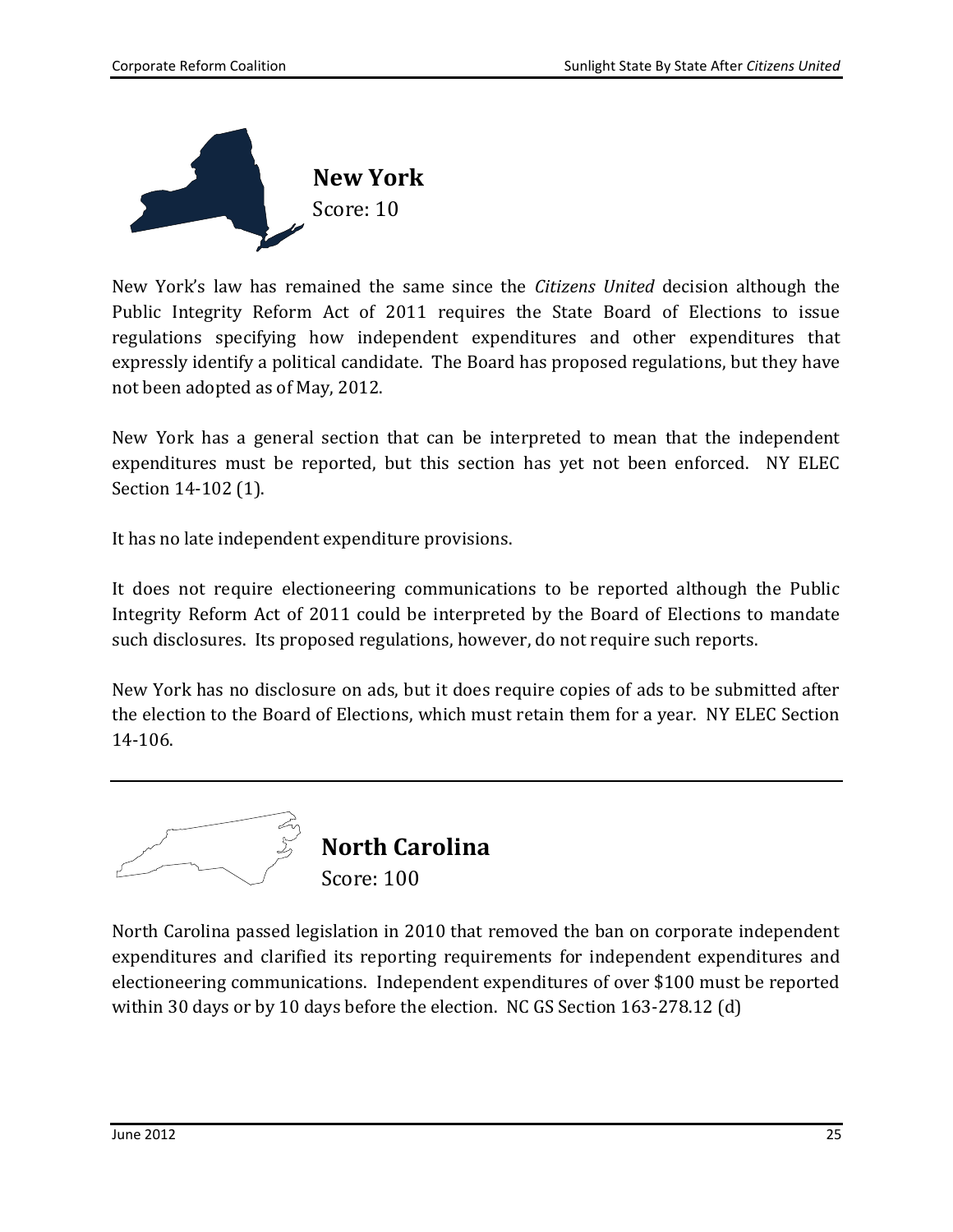An independent expenditure of \$5,000 or more must be reported within 48 hours as must contributions to independent expenditure committees of \$1,000 or more if made after the last filing deadline. NC GS Section 163-278.12 (e)

Electioneering communications within 60 days must be reported. NC GS Section 163- 278.12C.

In a print advertisement that is an independent expenditure or an electioneering communication, the sponsor must disclose the names of the individuals or persons making the five largest donations to the sponsor within the six-month period prior to the purchase of the advertisement.

A television or radio advertisement purchased by a sponsor shall include a disclosure statement spoken by the chief executive or principal decision maker of the sponsor and containing at least the following words: "[Name of sponsor] sponsored this ad." If the sponsor is a corporation that has the purpose of promoting social, educational, or political ideas, the advertisement shall also include a legible listing on the screen (or in the case of radio spoken) indicating that the viewer (or listener in the case of radio) may obtain additional information on the sponsor and the sponsor's donors from the appropriate board of elections, containing at least the following words: "For donor information contact [Name of board of elections with whom information filed]."

In any television advertisement, an unobscured, full-screen picture containing the disclosing individual, either in photographic form or through the actual appearance of the disclosing individual on camera, must be featured throughout the duration of the disclosure statement. NC GS Section 163-278.39.

<span id="page-28-0"></span>

North Dakota did not ban corporate independent expenditures and does not require disclosure of independent expenditures, electioneering communications or disclosure on ads.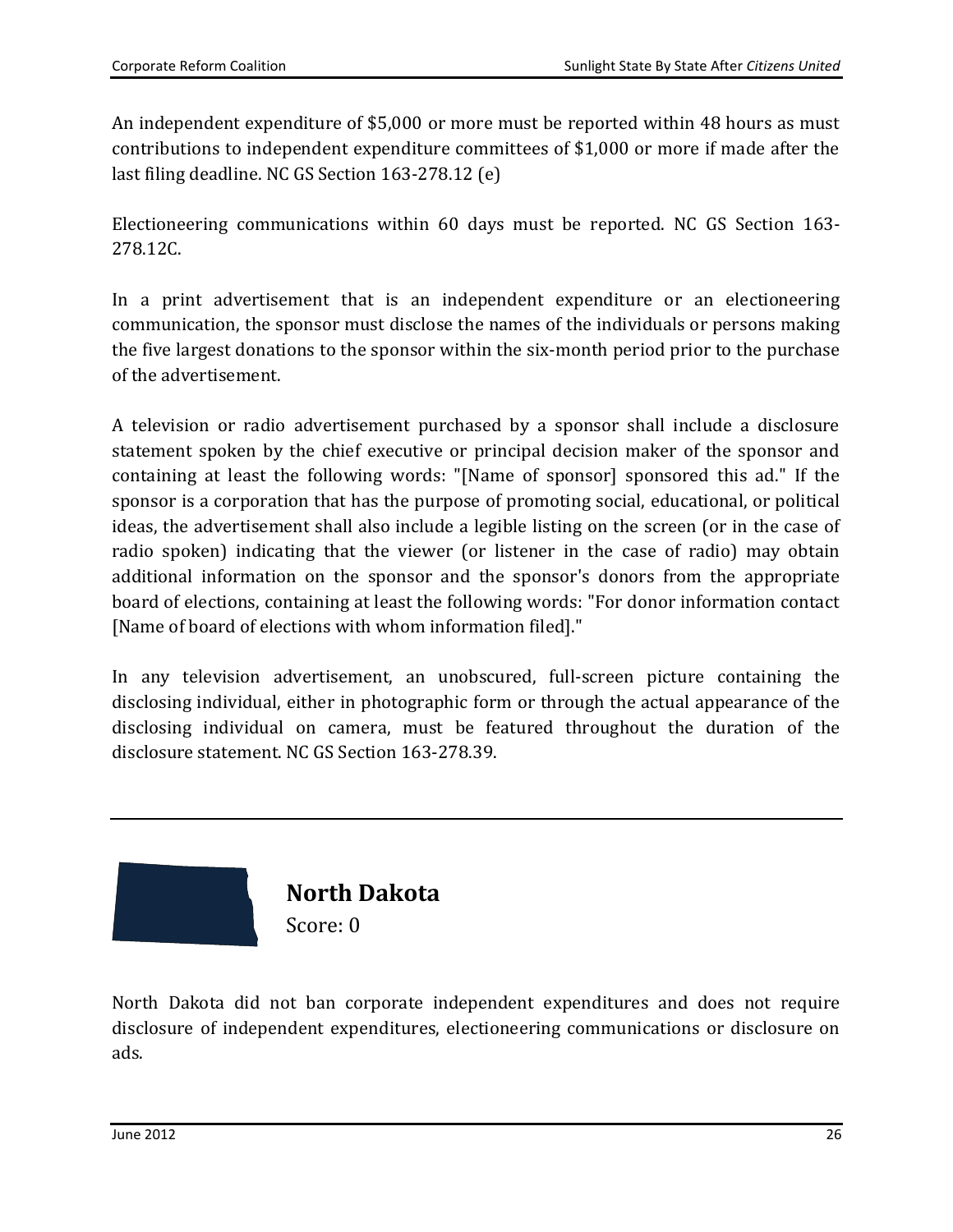<span id="page-29-0"></span>

Ohio's legislature has not repealed the ban on corporate independent expenditures, but the Secretary of State's office issued a ruling in 2010 that lifted the ban and required disclosure by corporations making independent expenditures. Any independent expenditure must be reported. OH ST § 3517.105(B)(2).

It does not require reporting of late independent expenditures.

It does not require reporting of electioneering communications.

The Secretary of State's ruling also required a disclaimer in the ad and identification of an officer or CEO of the corporation, with his or her name, address and website information also included (except for a radio ad which does not require the address of the corporation.) OH ST Section 3517.120(A)(2).

The ruling was approved by a Legislative Committee but the disclosure provisions are no longer being enforced by the current Secretary of State.

<span id="page-29-1"></span>

Oklahoma's Ethics Commission enacted regulations repealing the ban on corporate independent expenditures. While there has been legislation to repeal the ban, the legislature has failed to act.

Independent expenditure disclosure of over \$500 applies to corporations but nothing new has been passed. OK ST Ethics Commission 257:10-1-11(a).

Late independent expenditures of \$500 or more must be reported within 24 hours. OK ST Ethics Commission 257:10-1-16 (a-b).

Electioneering communication within the last 60 days before a general election and the last 30 days before a primary election must be disclosed. OK ST Ethics Commission 257:1-1-2.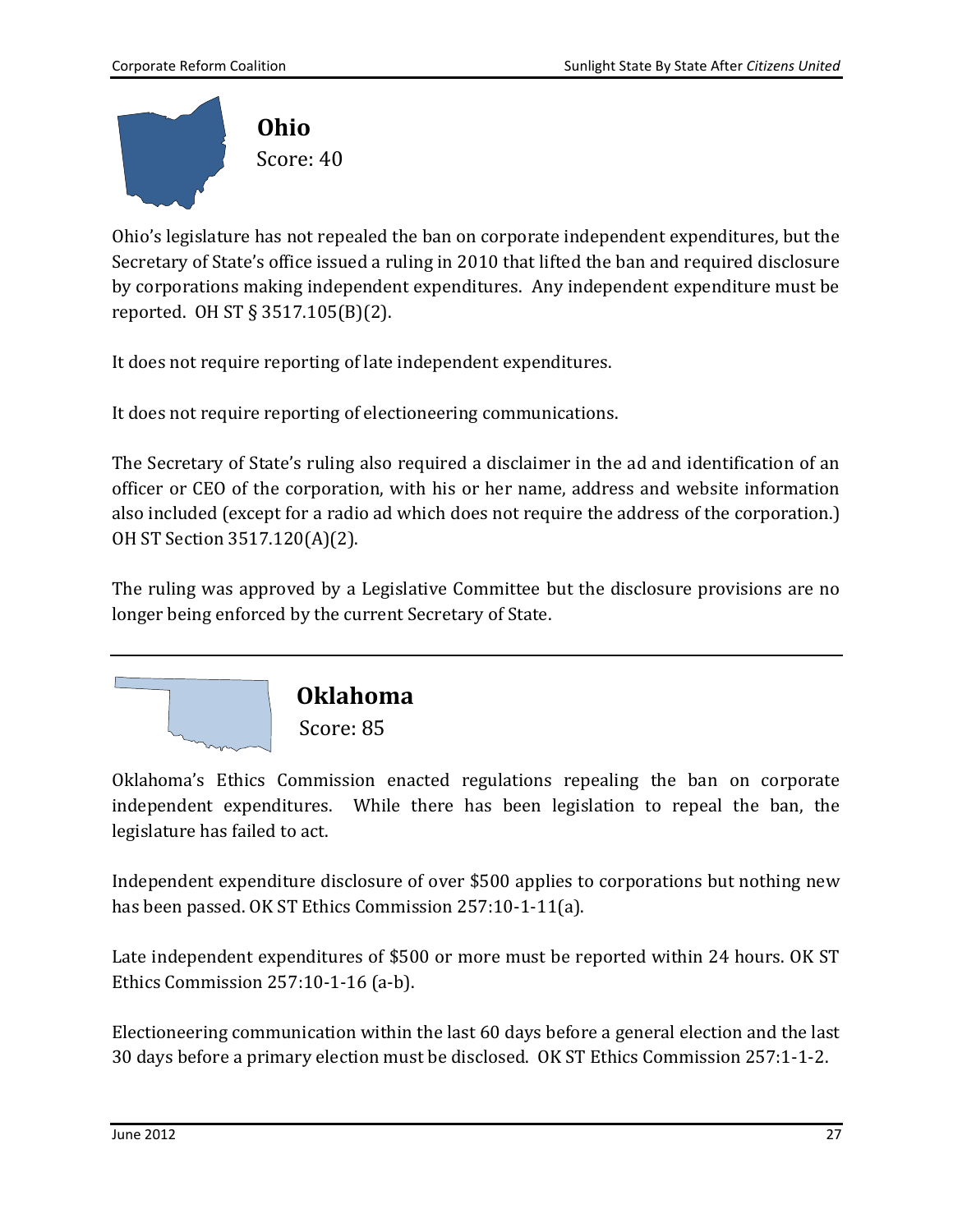A disclaimer does not have to include who paid for the ad; it must say: "This advertisement is not authorized or approved by any candidate." The disclaimer has to appear on each page of a written communication in at least 10 point type or 10% of the largest type used and cannot be subject to the half-tone or screening process and must be in a printed box. A broadcast communication must be clearly spoken and appear on a television screen with letters equal or greater than 4% of the vertical picture height for not less than four seconds. OK ST Ethics Commission 257:10-1-7(b).

<span id="page-30-1"></span>

Oregon requires disclosure of independent expenditures if more than \$750 is spent for or against a candidate. Until this year, the threshold was \$100. OR ST 260.44

It has no late independent expenditure reporting. It has no electioneering communication reporting. It does not require disclosure on ads.

<span id="page-30-0"></span>

Pennsylvania did not change its law or regulations other than administratively allowing corporations to make independent expenditures.

A person other than a PAC that makes independent expenditures totaling more than \$100 for or against a candidate or ballot question in a calendar year must disclose those activities on the reporting schedule applicable to PACs. PACs must report independent expenditures on their regular reporting schedules. 25 P.S. Section 3246(g).

Independent expenditures of \$500 or more made within the last fourteen days before an election must be reported within 24 hours. 25 P.S. Section 3248.

There is no electioneering communication provision.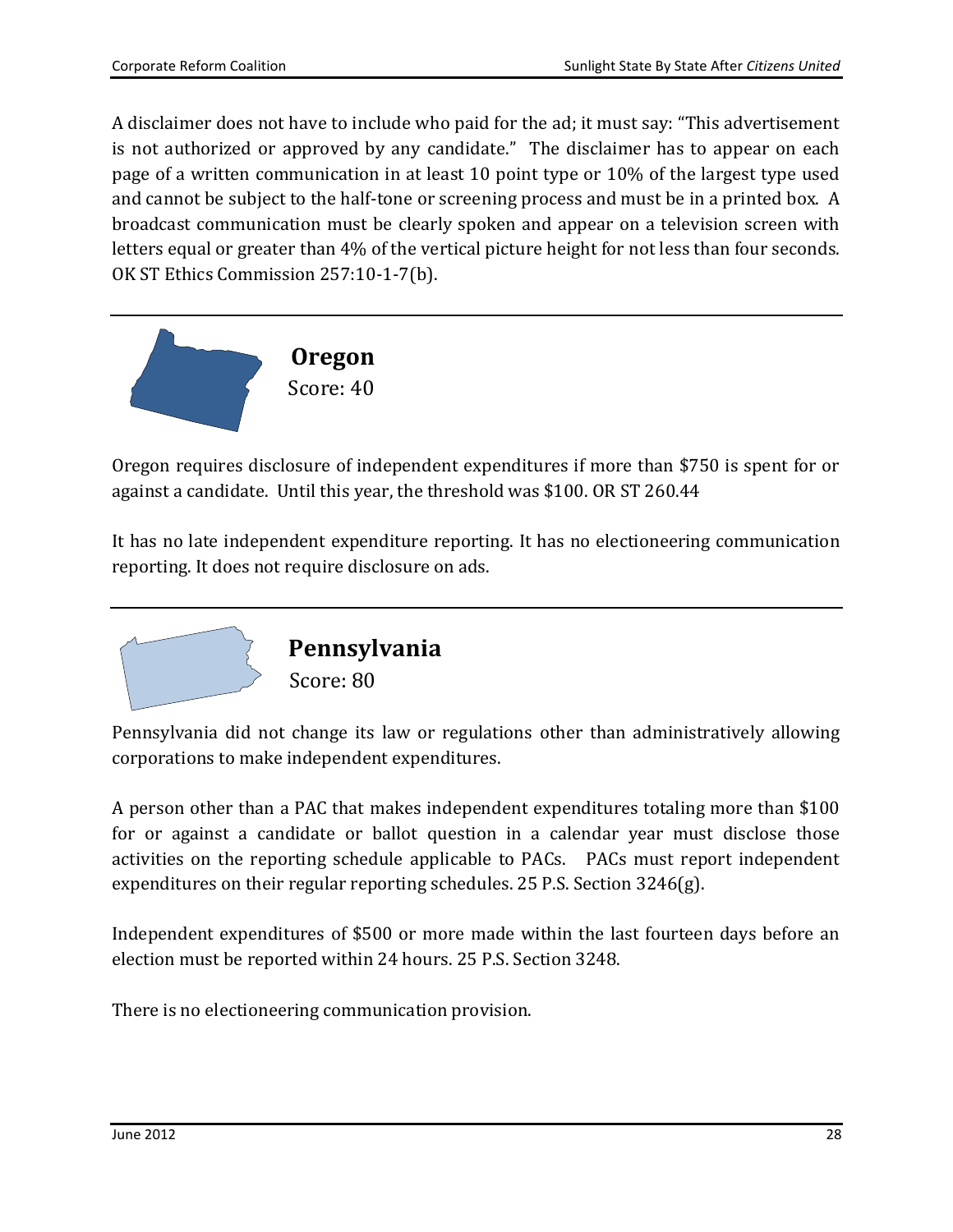Communications "expressly advocating the election or defeat of a candidate or ballot question" must disclose the name of the person who paid for the communication. A PAC must disclose the name of any affiliated or connected organization. 25 P.S. Section 3258(a).

<span id="page-31-0"></span>

Rhode Island's Board of Elections issued a regulation saying that corporations could now make independent expenditures but had to follow the disclosure law that requires anyone making independent expenditures of \$100 in a calendar year must file disclosure reports within seven days of the expenditure. RI ST Section 17-25-10 (b).

There is no late independent expenditure reporting other than the seven day requirement.

Electioneering communication is defined within the definition of "express advocacy" as "communications of slogans or individual words in context can have no other reasonable meaning than to urge the election or defeat of one or more clearly identified candidates, such as posters, bumper stickers and advertisements. Section 2, Number 6. of Reg 6126 adopted July 13, 2010.

The regulation also requires electioneering communication disclosure and disclaimers on ads. Section 4 of Reg 6126 adopted July 13, 2010.

<span id="page-31-1"></span>

South Carolina did not pass any legislation or rules in response to *Citizens United* but a federal court declared its independent expenditure law invalid since the definition of political committees was not constitutional. Because of this court case, South Carolina lacks campaign finance reporting of independent spending.South Carolina Citizens for Life v. Krawcheck ,759 F. Supp. 2d 708 (2010).

The name of the person paying for the ad must be disclosed on the ad. SC ST Section 8-13- 1354.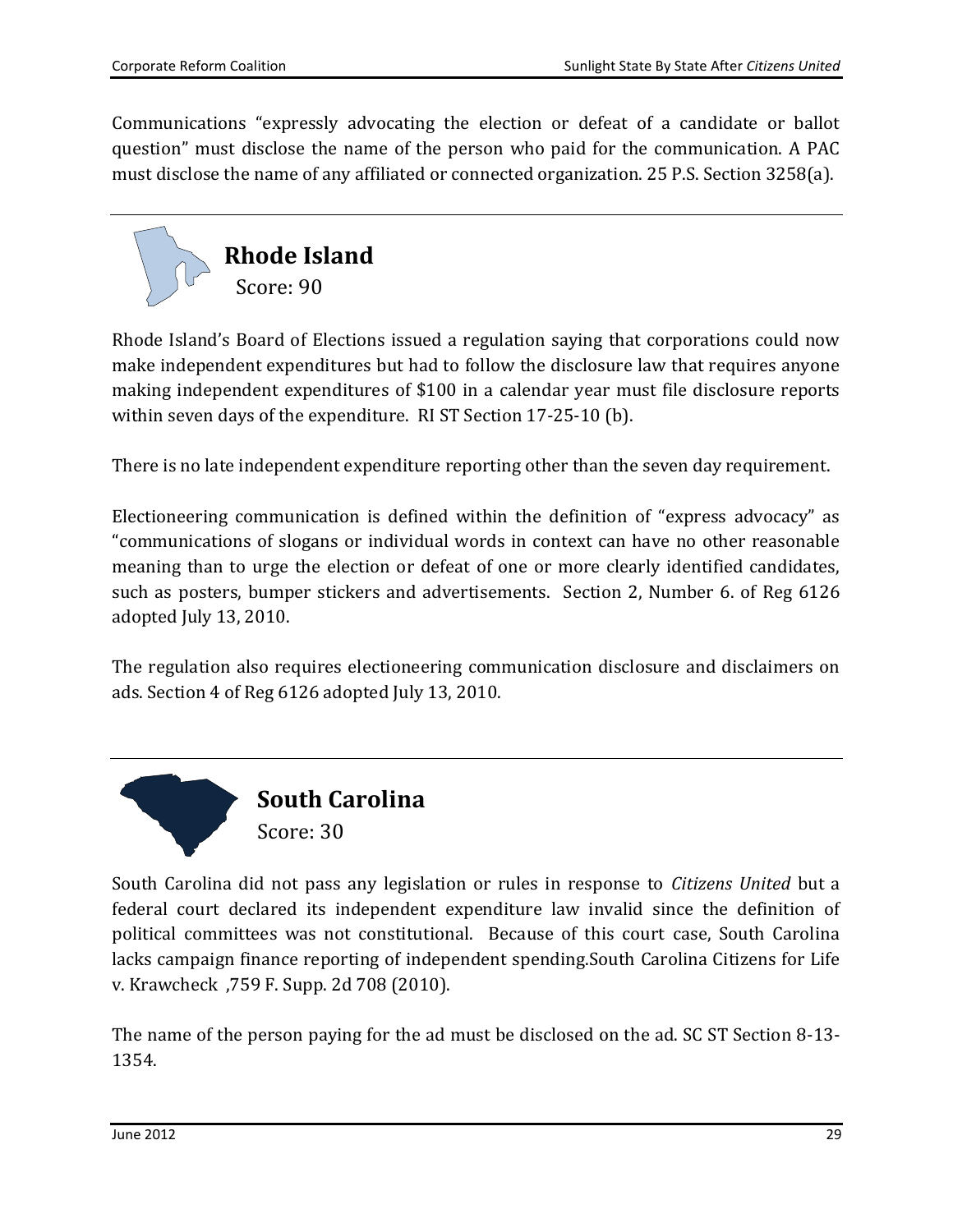<span id="page-32-0"></span>

South Dakota enacted an urgency bill was passed in 2010 that lifted the ban on corporate contributions to independent expenditure committees.

It also required disclosure of independent expenditures or electioneering communications of over \$2,000 within 48 hours of the expenditure. The report must include anyone who owns or controls more than 10% of the entity if there are 20 or less people in charge of the organization. SD ST Section 12-27-16.

It requires electioneering communications to be disclosed if made within 60 days of the election if over \$2,000. D ST Section 12-27-1 (22).

It also has a disclaimer provision, which requires disclosure of the source of the ad, its web address, as statement that the candidate did not authorize the ad. SD ST Section 12-27-16.



<span id="page-32-1"></span>Tennessee repealed its ban on corporate independent expenditures in 2010 and then in 2011 repealed its ban on direct corporate contributions to candidates. The law requires corporations to file independent expenditure disclosure reports when they make independent expenditures of more than \$250. SD ST Section 2-10-105.t.

There are no late independent expenditure reports required. There are no provisions dealing with electioneering communications. There are no disclaimer requirements.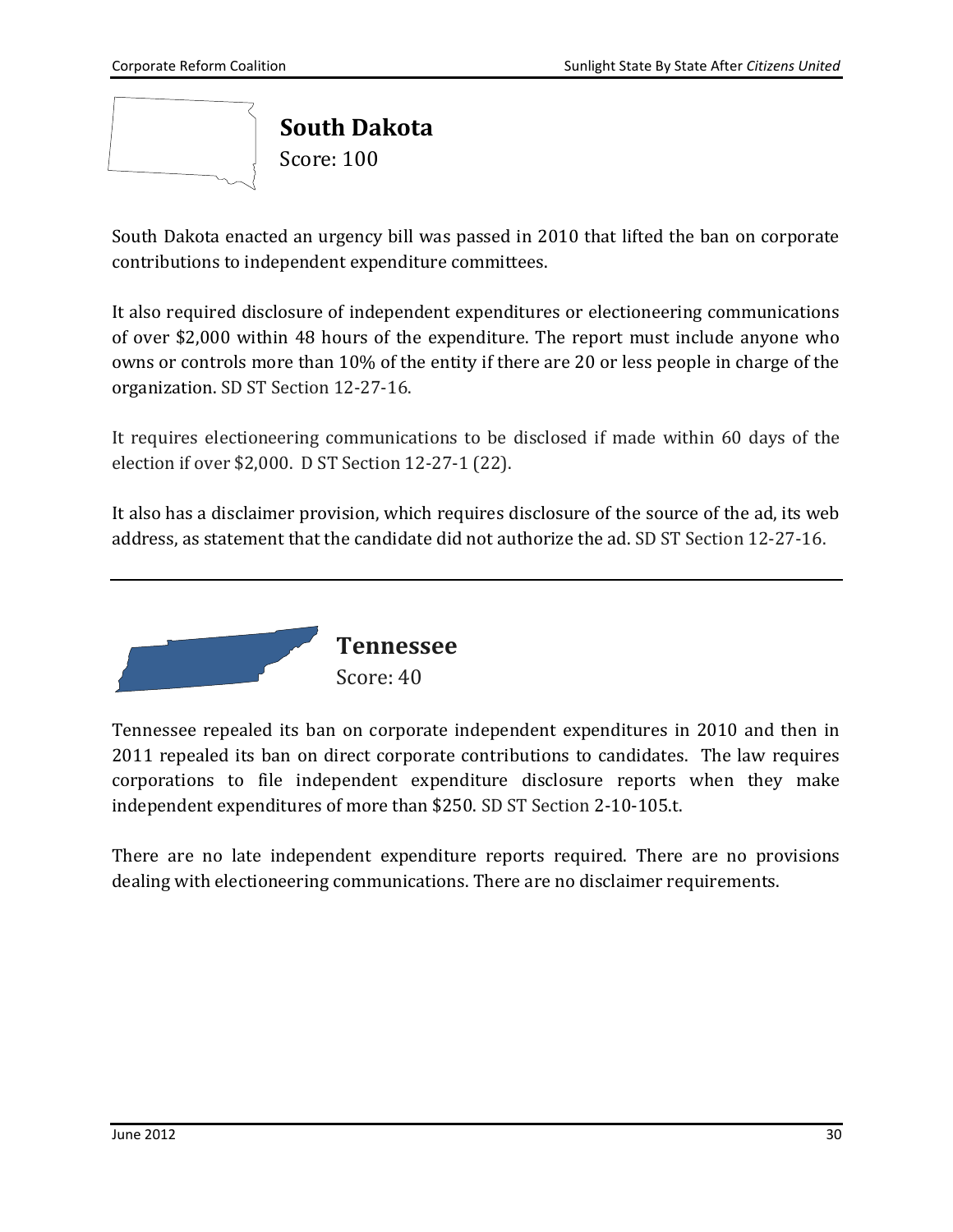<span id="page-33-0"></span>

Texas repealed its ban on corporate independent expenditures and extended its independent expenditure reporting to corporations. Any independent expenditure of over \$100 must be reported. Chapter 254, Election Code, Section 254.261.

Late independent expenditures of over \$1,000 must be reported by the next business day. Chapter 254, Election Code, Section 254.039.

There is no electioneering communication disclosure requirement. Ads must indicate who paid for them. Chapter 254, Election Code, Section 255.01.

<span id="page-33-1"></span>

Utah has not made any changes to its independent expenditure disclosure law since *Citizens United* was decided.

Any corporation or committee that makes independent expenditures of at least \$750 in a year must file disclosure statements. UT ST Section 20A-11-701(1) and UT ST Section 20A-11-602(1).

It has no late independent disclosure reporting. It has no electioneering communications sections.

It requires disclosure on ads of the person paying for it and a disclaimer that it was not authorized by the candidate. UT ST Section 20A-11-901 (1) (a).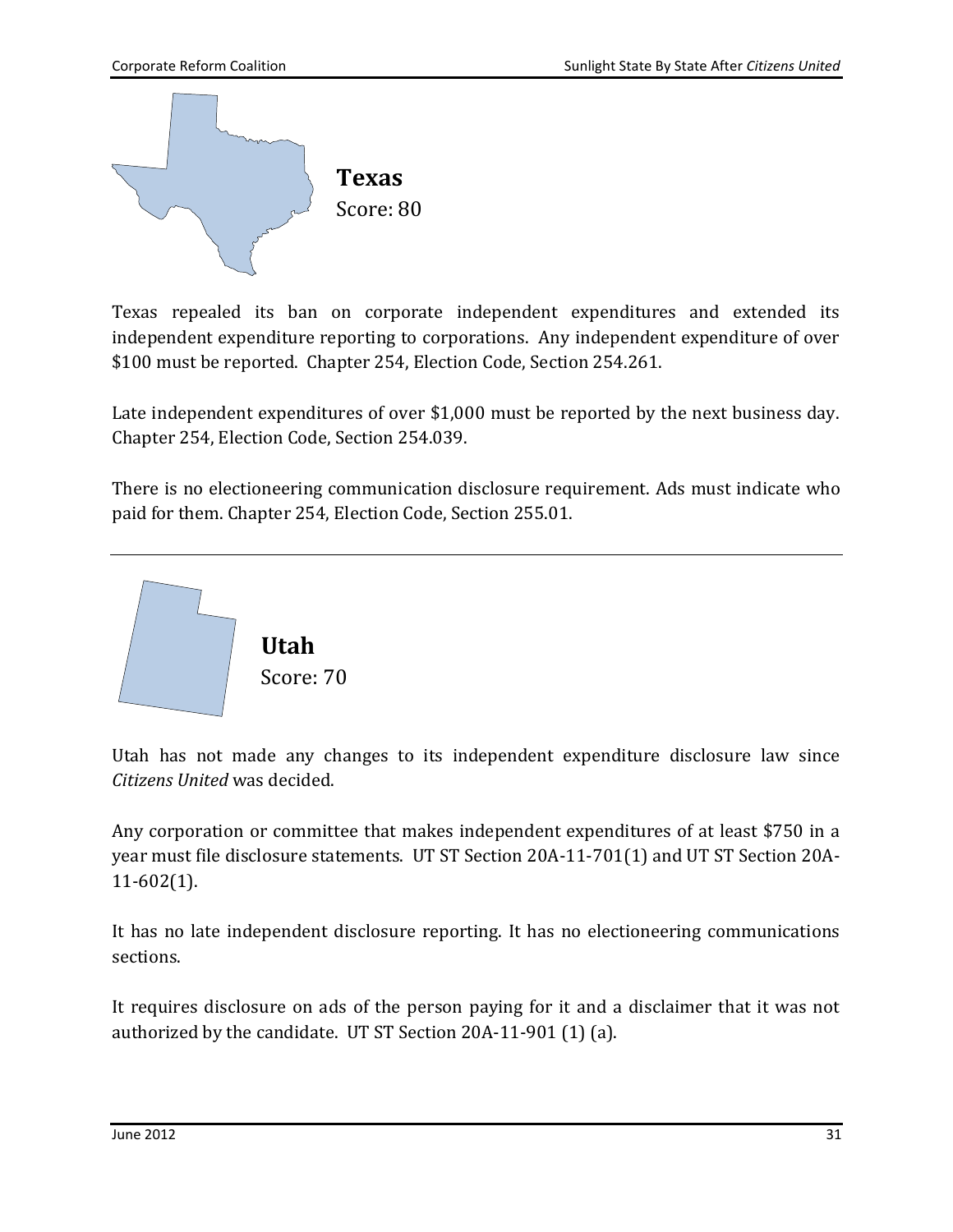<span id="page-34-1"></span>

Vermont has not made any changes to its disclosure laws since *Citizens United*.

It requires disclosure of independent expenditures over \$500 in the last 30 days before the election if made for media expenditures. The person making the expenditure must send a copy of the report to the candidate affected within 24 hours. VT ST T. 17 Section 2893.

Vermont requires electioneering communications disclosure within 24 hours in the last 30 days before the election if \$500 or more. VT ST T. 17 Sections 2891 and 2893.

All ads must contain the name and address of the person who paid for the ad. VT ST T. 17 Section 2882.

<span id="page-34-0"></span>

Virginia did not make any changes to its laws since *Citizens United*.

It requires disclosure of independent expenditures if \$1,000 or more for statewide and \$200 or more for other candidates. VA ST Section 24.2-945.2.

All independent expenditures of \$1,000 or more for statewide and \$200 or more for other candidates must be reported within 24 hours. VA ST Section 24.2-945.2 (A, B).

Virginia has no electioneering communications provisions.

It requires corporations or any other person that spends \$1,000 or more (\$200 for nonstatewide candidates) on advertising to identify themselves in the ads and to say that the ad was not authorized by the candidate. VA ST Section 24.2-956.1.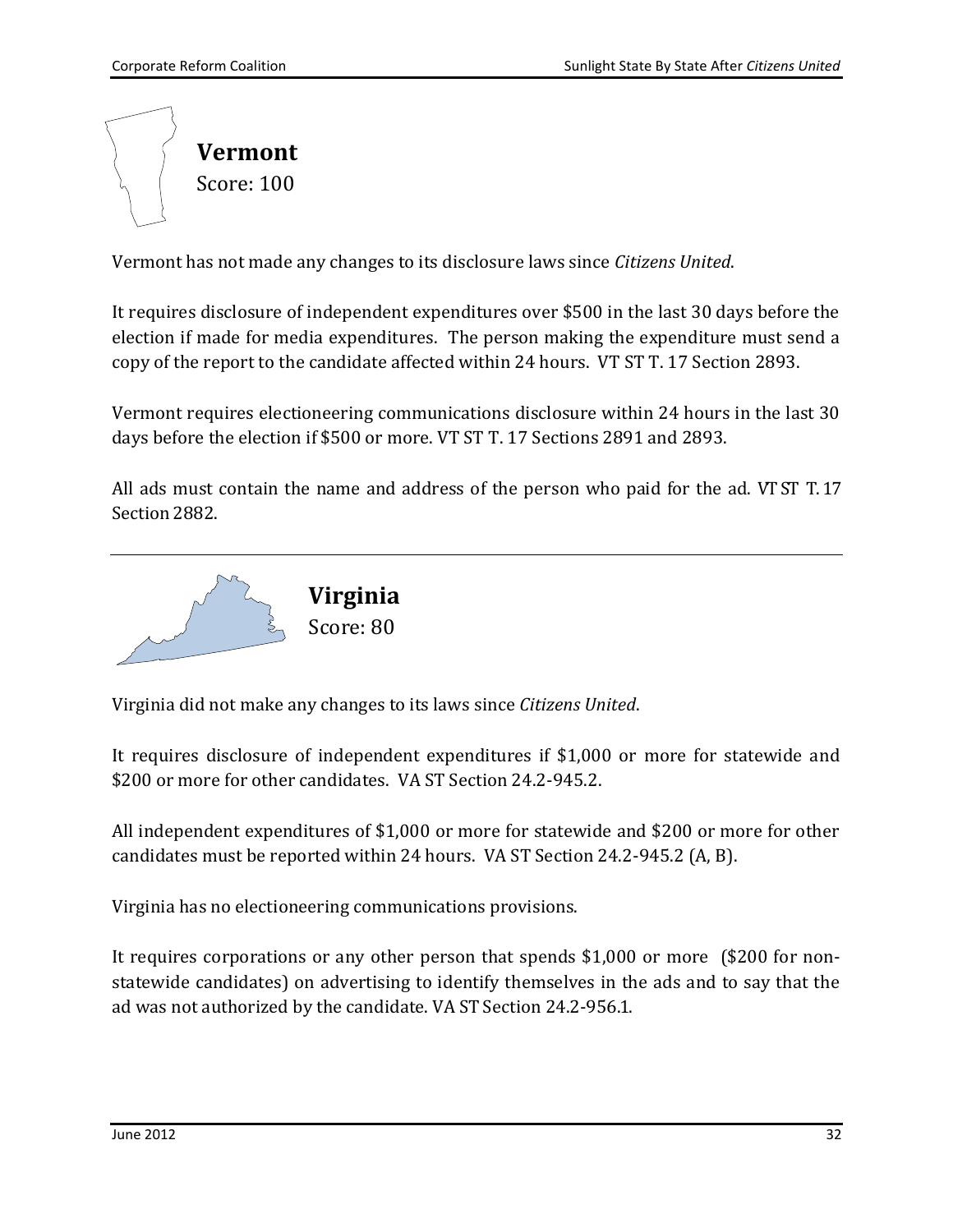<span id="page-35-0"></span>

Washington requires disclosure of independent expenditures of \$100 or more. WA ST 42.17A.255.

It requires reporting of late independent expenditures of \$1,000 or more made within the last 21 days before the election within 24 hours of the expenditure. WA ST 42.17.1003 (1).

It has lowered the threshold for electioneering communications from \$5,000 to \$1,000 in 2011. WA ST 42.17.305.

Washington requires all printed ads to contain the name and address of the sponsor of the ad. TV and radio ads need only contain the name of the person. WA ST 42.17.510.

<span id="page-35-1"></span>

West Virginia repealed the corporate ban and passed legislation requiring disclosure of independent expenditures.

Any entity making independent expenditures of over \$1000 (\$500 for local races) must file campaign statement that include anyone giving the entity more than \$250 for the independent expenditure. WV ST 3-8-2. Late independent expenditures of \$1,000 or more must be reported within 24 hours. WV ST 3-8-2 (c). In addition, any independent expenditure of \$10,000 that has been contracted must be reported within 48 hours no matter how many days before the election. WV ST 3-8-2 (d).

Anyone making electioneering communications of \$5,000 or more if made within 30 days of a primary and 60 days of a general election must maintain records but is not required to file statements. WV ST 3-8-2 (f). Electioneering Communications are limited by case law to broadcast only. Ctr. for Individual Freedom, Inc. v. Ireland, 613 F. Supp. 2d 777, 781 n.5 (S.D.W. Va. 2009).

<span id="page-35-2"></span>Disclaimers must appear on the ad, indicating that the expenditure was not authorized by the candidate and who paid for the communications. WV ST 3-8-2 (e).